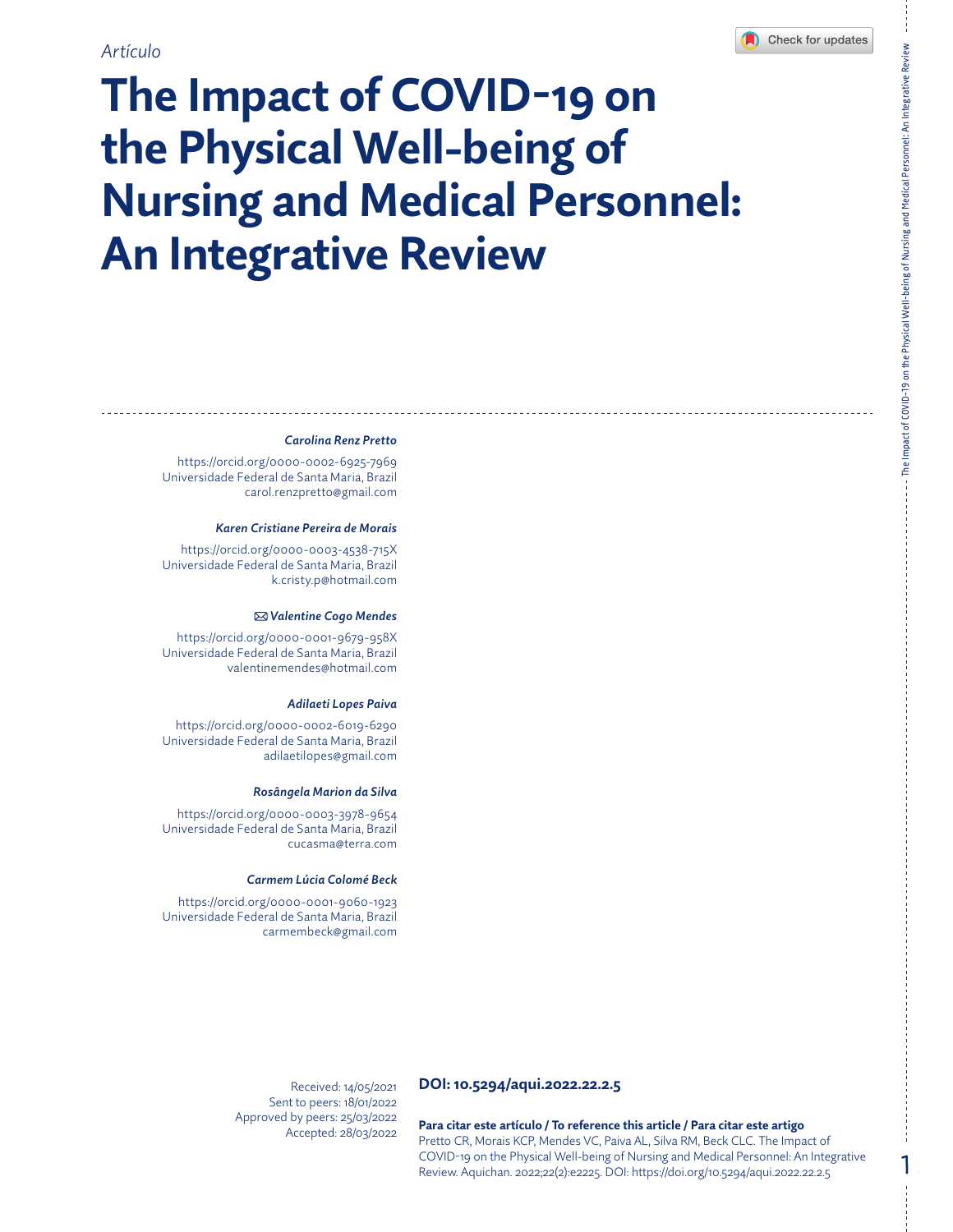**Subject**: Evidence-based practice.

**Contributions to the subject**: The present manuscript contributes to the nursing field and other healthcare-related subjects as it highlights the damage to physical well-being, health, productivity, and care quality caused to nursing and medical personnel by responding to COVID-19. Furthermore, it indicates and stimulates actions to improve the work environment, the management of healthcare services, self-care, and thus the health and well-being of all personnel facing the current pandemic, particularly regarding the risk of coronavirus infections, sleep quality, and the damage caused by protective measures. The results also favor the development of knowledge on the subject by reducing the existing gap and strengthening the need to conduct studies with different methodological approaches to increase available evidence.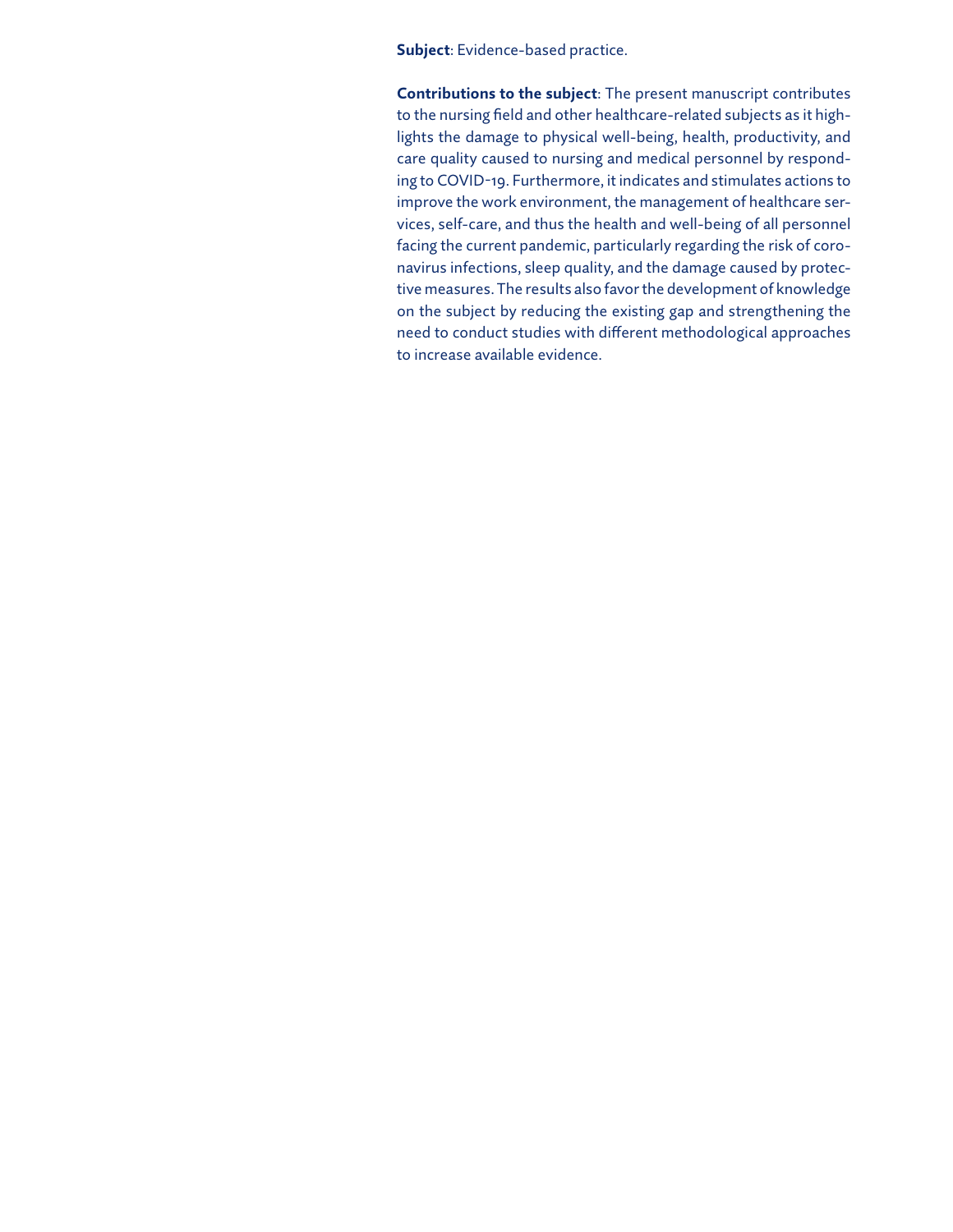### **Abstract**

**Objective:** To highlight the impact of responding to COVID-19 on the physical well-being of nursing and medical personnel. **Method:** This integrative literature review includes Spanish, English, and Portuguese articles. From July 10 to 16, 2020, the search was carried out in the Cumulative Index to Nursing and Allied Health Literature, Latin American and Caribbean Health Sciences Literature, Web of Science, SciVerse Scopus, and National Library of Medicine databases. Twenty-five studies were analyzed, and the results are presented descriptively and in tables. **Results:** Of the total number of articles, 52 % addressed coronavirus infection and related factors as an impact on nursing and medical personnel's physical well-being resulting from responding to COVID-19, 28 % addressed sleep quality and predictors, and 20 % addressed damage stemming from the use of personal protective equipment or other preventive measures. **Conclusions:** Responding to COVID-19 has been conducive to coronavirus infection among personnel due to the work process and prevention measures, poor sleep quality due to mental disorders and lack of social support, and physical harm, such as headaches and skin injuries, due to the use of protective equipment and hand disinfection.

### **Keywords (Source: DeCS)**

Coronavirus infections; occupational health; health personnel; occupational risks; disease prevention.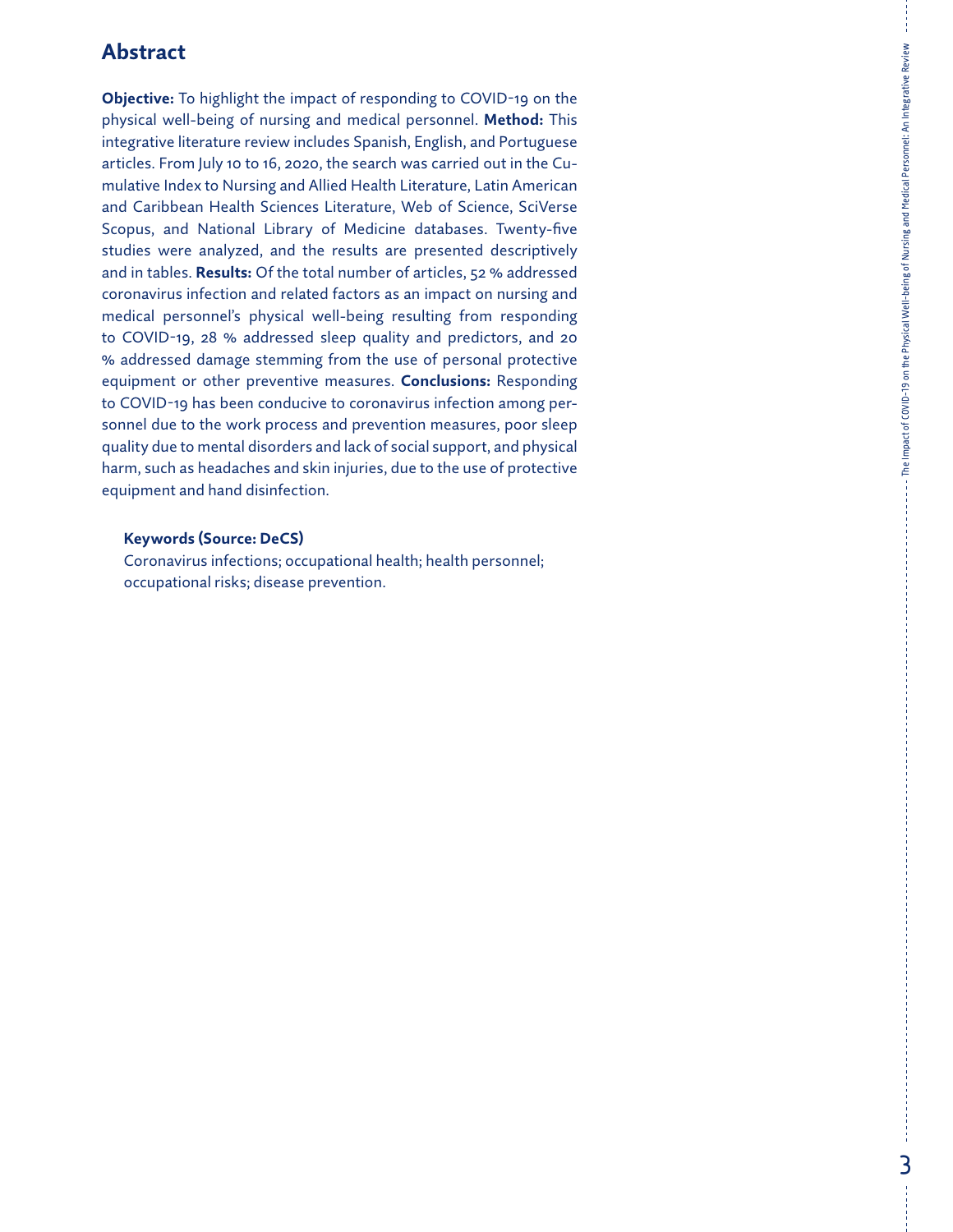## Impacto de la covid-19 en el bienestar físico de profesionales de enfermería y médicos: revisión integradora

### **Resumen**

**Objetivo:** evidenciar el impacto del afrontamiento de la covid-19 en el bienestar físico de profesionales de enfermería y médicos. **Método:** revisión integradora de la literatura con artículos en español, inglés y portugués. La búsqueda se dio entre y el 10 y el 16 de julio de 2020 en las bases de datos Cummulative Index to Nursing and Allied Health Literature, Literatura Latinoamericana y del Caribe en Ciencias de la Salud, Web of Science, SciVerse Scopus y National Library of Medicine. Se analizaron 25 estudios, cuyos resultados se presentan de forma descriptiva y mediante tablas. **Resultados:** del total de artículos, el 52% abordó la infección por coronavirus y factores relacionados como impacto en el bienestar físico de profesionales de enfermería y médicos por efecto del afrontamiento de la covid-19; el 28%, la calidad del sueño y factores predictores y el 20%, los daños provenientes del uso de equipos de protección personal u otras medidas de prevención. **Conclusiones:** el afrontamiento de la covid-19 ha propiciado la infección por coronavirus entre los profesionales, debido al proceso laboral y las medidas de prevención, la mala calidad del sueño relacionada con los desórdenes mentales y la falta de soporte social y daños físicos, como cefalea y heridas cutáneas, por el uso de equipos de protección personal y de la desinfección de las manos.

### **Palabras clave (Fuente: DeCS)**

Infecciones por coronavirus; salud laboral; personal de salud; riesgos laborales; prevención de enfermedades.

4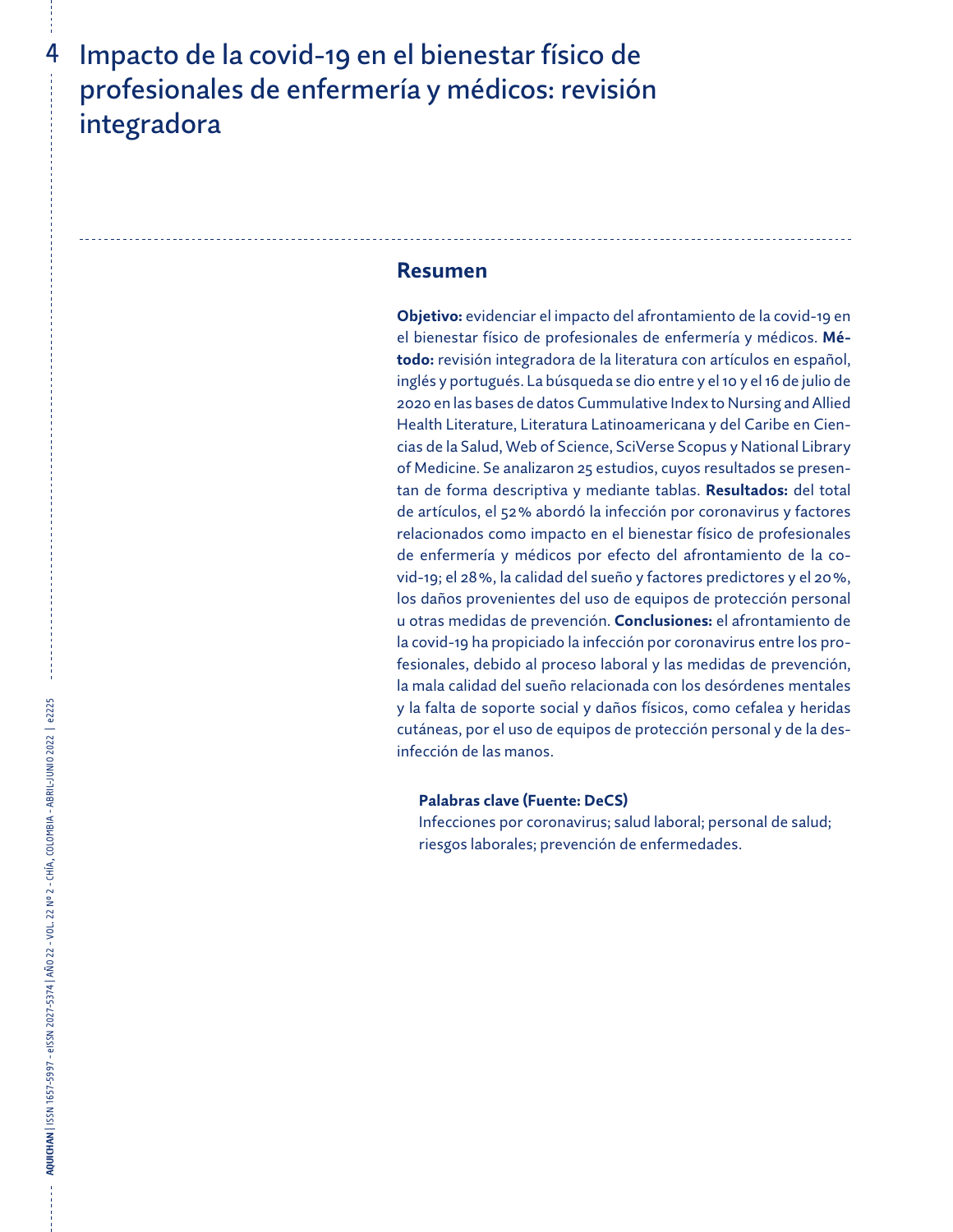## Impacto da covid-19 no bem-estar físico de profissionais de enfermagem e médicos: revisão integrativa

### **Resumo**

**Objetivo**: evidenciar o impacto do enfrentamento da covid-19 no bem-estar físico de profissionais de enfermagem e médicos. **Método:** revisão integrativa da literatura com artigos em espanhol, inglês e português. A busca ocorreu de 10 a 16 de julho de 2020 nas bases de dados Cummulative Index to Nursing and Allied Health Literature, Literatura Latino-Americana e do Caribe em Ciências da Saúde, Web of Science, SciVerse Scopus e National Library of Medicine. Foram analisados 25 estudos, cujos resultados estão apresentados de forma descritiva e por meio de quadros. **Resultados:**  do total de artigos, 52% abordaram a infecção por coronavírus e fatores relacionados como impacto no bem-estar físico decorrente do enfrentamento da covid-19 de profissionais de enfermagem e médicos; 28%, a qualidade do sono e fatores preditores e 20%, os danos provenientes do uso de equipamentos de proteção individual ou de outras medidas de prevenção. **Conclusões:** o enfrentamento da covid-19 tem propiciado a infecção por coronavírus entre os profissionais, devido ao processo de trabalho e às medidas de prevenção; a má qualidade do sono, relacionada às desordens mentais e à falta de apoio social, e danos físicos, como cefaleia e lesões cutâneas, causados pelo uso de equipamentos de proteção e pela desinfecção de mãos.

### **Palavras-chave (Fonte: DeCS)**

Infecções por coronavírus; saúde do trabalhador; pessoal de saúde; riscos ocupacionais; prevenção de doenças.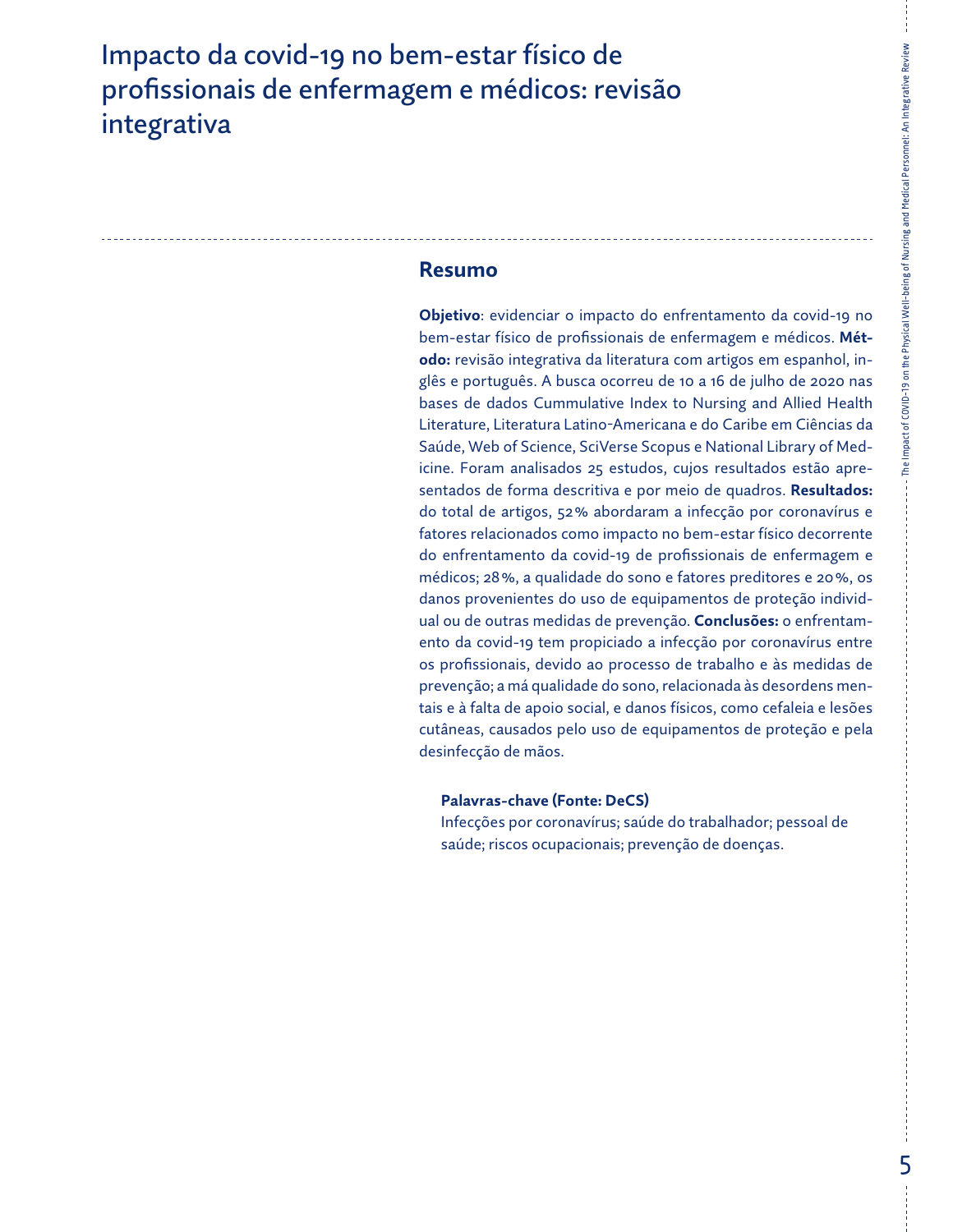In December 2019, the World Health Organization was alerted of several cases of pneumonia in Wuhan city, in the Hubei province of the People's Republic of China, which was a novel strain (type) of coronavirus that had not been previously identified in humans. In January 2020, the Chinese authorities confirmed that they had iden tified a novel coronavirus strain (1). In Brazil, the first case of the dis ease caused by the novel coronavirus (COVID-19) was reported on February 26, 2020.

The increasing number of cases caused by this disease has led to changes in work organization, particularly that of healthcare per sonnel providing care to patients suspected or confirmed to have the disease. Nursing and medical personnel have been subjected to long working hours, overtime, and a rushed pace, increasing social, psychological, and physical risks, including coronavirus infection (2). Thus, this disease can be considered the first new work-related disease (3).

**ACCES INTroduction**<br>
In December 2003,<br>
sortan Case of phere and provident and the street Reputation and the street Reputation and the street Reputation and the street Reputation of the Petruary 26, 2020.<br>
The increase in COVID-19 high transmissibility and potential for aggravation, the limited availability of personal protective equipment (PPE), the lack of adequate training to respond to outbreaks of highly infectious dis eases (4), and the inefficient use of PPE promote better working con ditions and the implementation of biosafety measures for healthcare personnel a priority. Brazil is already considered the world leader in nursing personnel deaths due to COVID-19; according to data from the International Council of Nursing, the country represents 38 % of the recorded deaths of nursing personnel in the world (5).

Along with the high risk of infection, COVID-19 has been associated with other health hazards for healthcare personnel. Damage to health is defined as all forms of losses or injuries caused by work-related de mands and experiences, designated as physical, psychological, and social (6). It is noteworthy that the increased frequency and time of PPE use and the application of other infection prevention measures, such as hand washing, have determined the occurrence of damage to the physical well-being of personnel, such as skin injuries, pres sure spots, headaches (7), dermatitis, eczema (8), among others.

In addition, the uncertainties surrounding the disease, along with the stress and concern experienced in the work environment when responding to COVID-19, have affected the sleep quality of health care personnel (9), manifested as insomnia, daytime sleepiness, and nightmares, among others (10), which can compromise their well-being and productivity.

The literature has extensively evidenced the damage to the men tal and psychological health of personnel who are responders to COVID-19 (11-13). However, there are knowledge gaps regarding these people's physical well-being. In this context, it is crucial to broaden the knowledge on the subject to develop measures that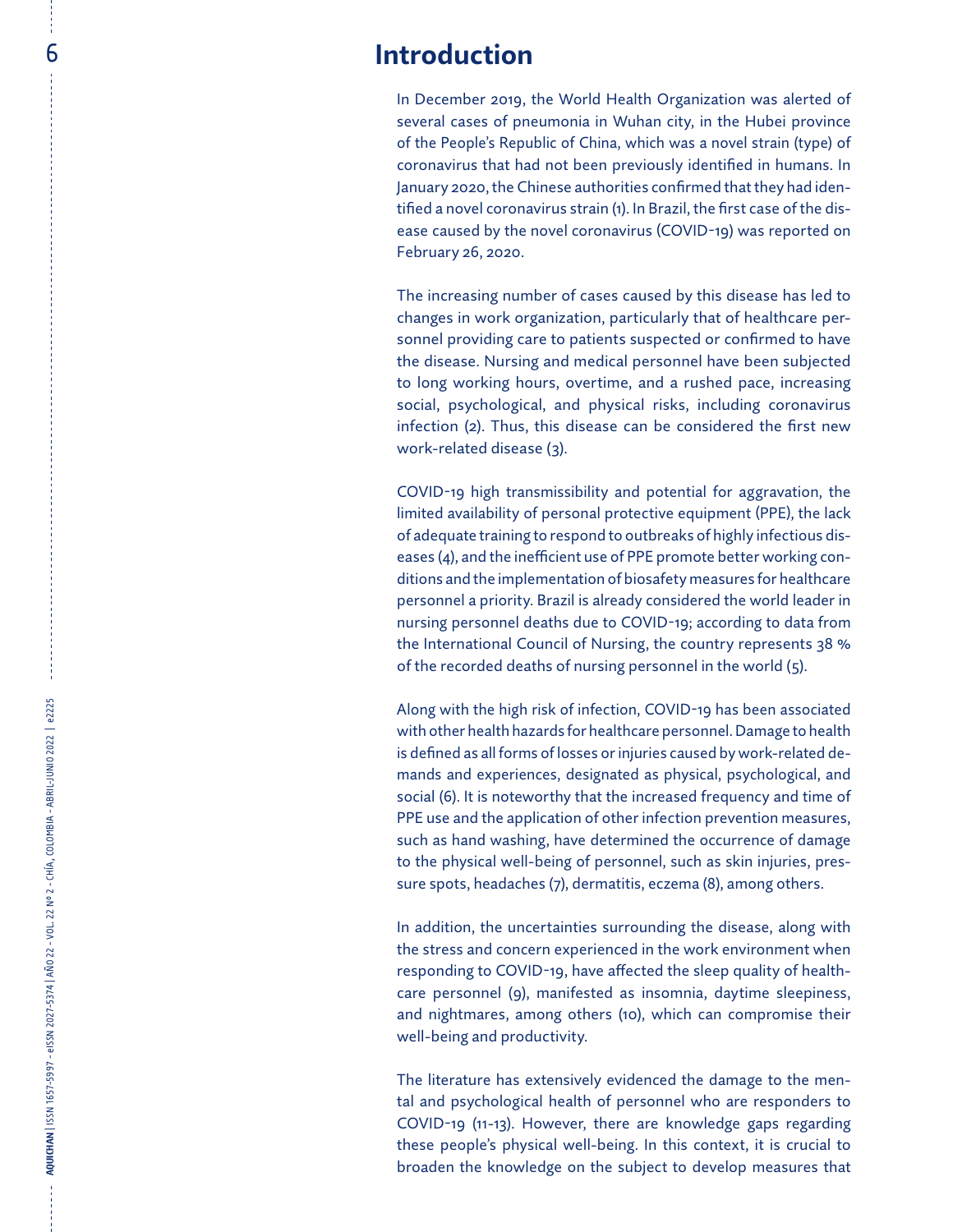improve the work environment, implement biosafety measures, and provide occupational health. Thus, this study aims to highlight the impact of responding to COVID-19 on the physical well-being of nursing and medical personnel.

## **Method**

This integrative literature review is structured from the following steps: The development of the research question; search and se lection of primary studies; data extraction of the selected studies; critical evaluation of the studies included in the integrative review; synthesis of the results and review presentation (14).

The research question was developed according to the PICo strate gy, where P stands for population; I for interest; and Co for context. The study population consisted of nursing and medical personnel; the interest was related to physical well-being; the context was related to responding to COVID-19. Thus, the research question established was: What is the scientific evidence on the impact of responding to COVID-19 on the physical well-being of nursing and medical personnel?

Regarding the search and selection of studies, we included primary studies that addressed the impact of responding to COVID-19 on the physical well-being of nursing and medical personnel and were available online in Portuguese, English, and Spanish. Letters, edito rials, experience reports, reports, and publications already selected in the search in another database that failed to answer the research question were excluded.

The search was conducted from July 10 to 16t, 2020, via the Capes Journal Website, through the Comunidade Acadêmica Federada. The databases accessed were the Cumulative Index to Nursing and Allied Health Literature (CINAHL), Latin American and Caribbean Health Sciences Literature (LILACS), Web of Science (Clarivate An alytics), SciVerse Scopus (Scopus), and the National Library of Med icine (PubMed).

For the search, the following strategy was developed: ("Covid-19" OR "2019-ncov" OR "2019 novel coronavirus disease" OR "covid19" OR "SARS-CoV-2 infection" OR "coronavirus disease 2019") AND ("health personnel" OR "health care providers" OR "healthcare providers" OR "healthcare workers" OR "medical and nursing staff" OR "medi cal staff" OR "nursing staff"). This strategy was adjusted to each base considering their specifications. In LILACS, the strategy was also used with the variations of terms for the Portuguese language.

All documents found in the databases were imported into Mendeley reference management software. It is noteworthy that two indepen dent researchers searched and selected materials simultaneously, and, in case of disagreement, another researcher participated in reaching a consensus. The recommendations of the Preferred Re -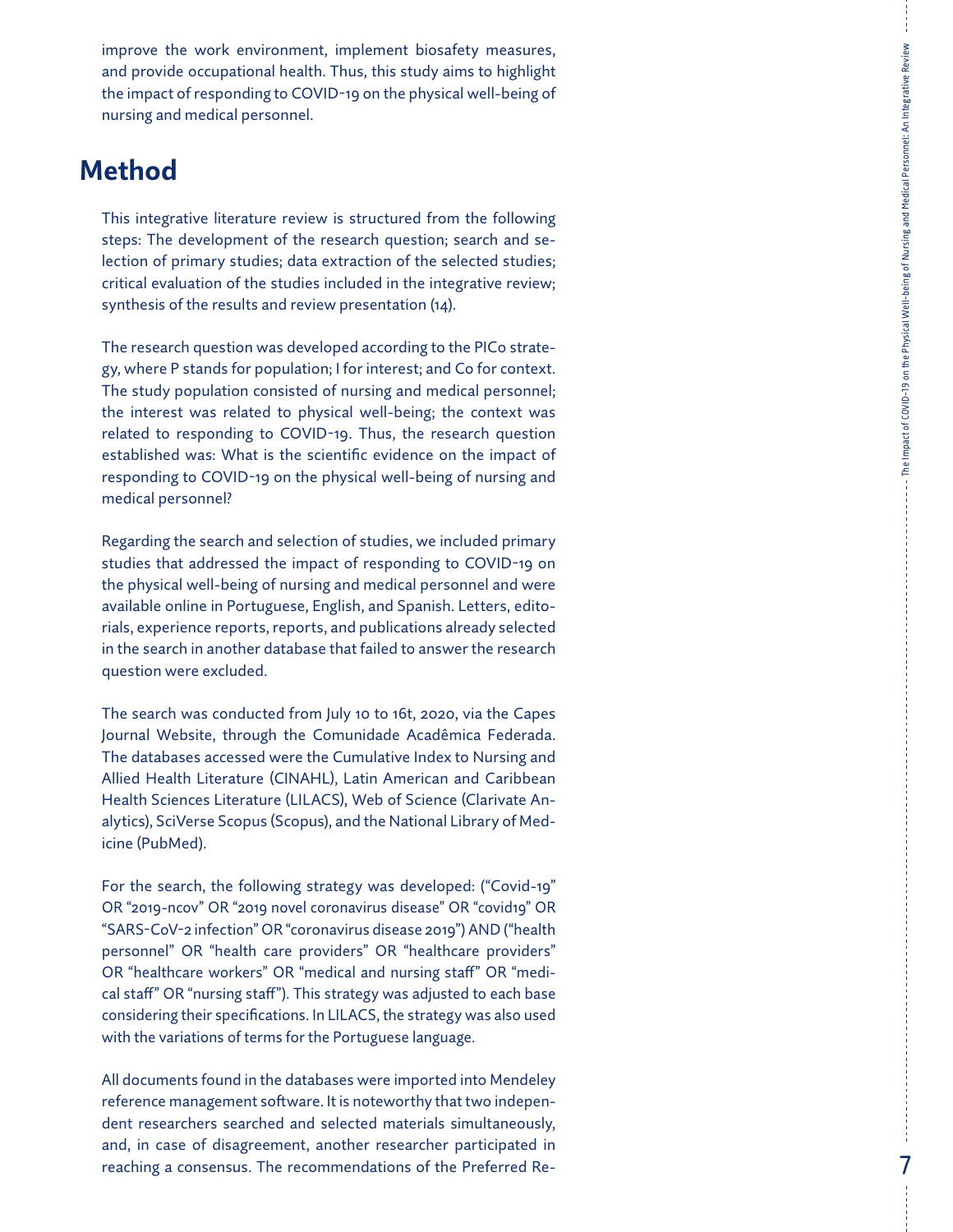8 porting Items for Systematic Reviews and Meta-Analyses (PRISMA) were adapted for this review.

> On the Mendeley software, after excluding duplicates, the documents were pre-selected by reading the titles and abstracts. From the total of 3,200 articles found, 668 duplicates and 2494 studies were excluded for failing to answer the research question and fitting the exclusion criteria. In total, 25 reports were included in the review.

> The information from the articles included in the review was extracted using an instrument developed by the authors with the following items: Title, authors, objective, method, results, evidence level, and observation. Initially, members of the research team in which the authors participated applied the instrument to selected articles on the topic to prepare the researchers for data extraction.

> The critical analysis of the studies consisted of a detailed reading and comparison of findings and checking whether the methodology used accomplished the study objective. At this stage, the evidence level was also categorized. For diagnostic, treatment, and intervention studies, the following classification was followed: Level  $1 -$  systematic review or meta-analysis; Level  $2 -$  randomized controlled trials; Level 3 — non-randomized controlled trials; Level 4 — case-control or cohort studies; Level 5 — systematic reviews of qualitative or descriptive studies; Level 6 — qualitative or descriptive studies, and Level 7 — opinions or consensus. Research related to etiology and prognosis was classified as follows: Level 1 — synthesis of cohort or case-control studies; Level 2 — case-control or cohort studies; Level  $3$  – synthesis of descriptive studies; Level 4 — qualitative or descriptive studies; and Level 5 — opinions or consensus (15).

> The results were presented descriptively and in tables for better visibility for readers. Subsequently, there was a synthesis of the main findings, interpretation, analysis, and comparison between studies, inferences, and literature discussion.

> Regarding the ethical aspects, the definitions and concepts followed by the authors of the analyzed works were respected and, as this is an integrative literature review, this research was not submitted to the ethics committee.

## **Results**

Based on the articles search and selection process, 25 were included in the review, as shown in Figure 1. Of these, 52 % (*n* = 13) addressed coronavirus infection and related factors as an impact on the physical well-being of nursing and medical personnel, 28 % (*n* = 7) covered the sleep quality and predictors, and 20 % (*n* = 5) contemplated the damage resulting from PPE use or other infection prevention measures.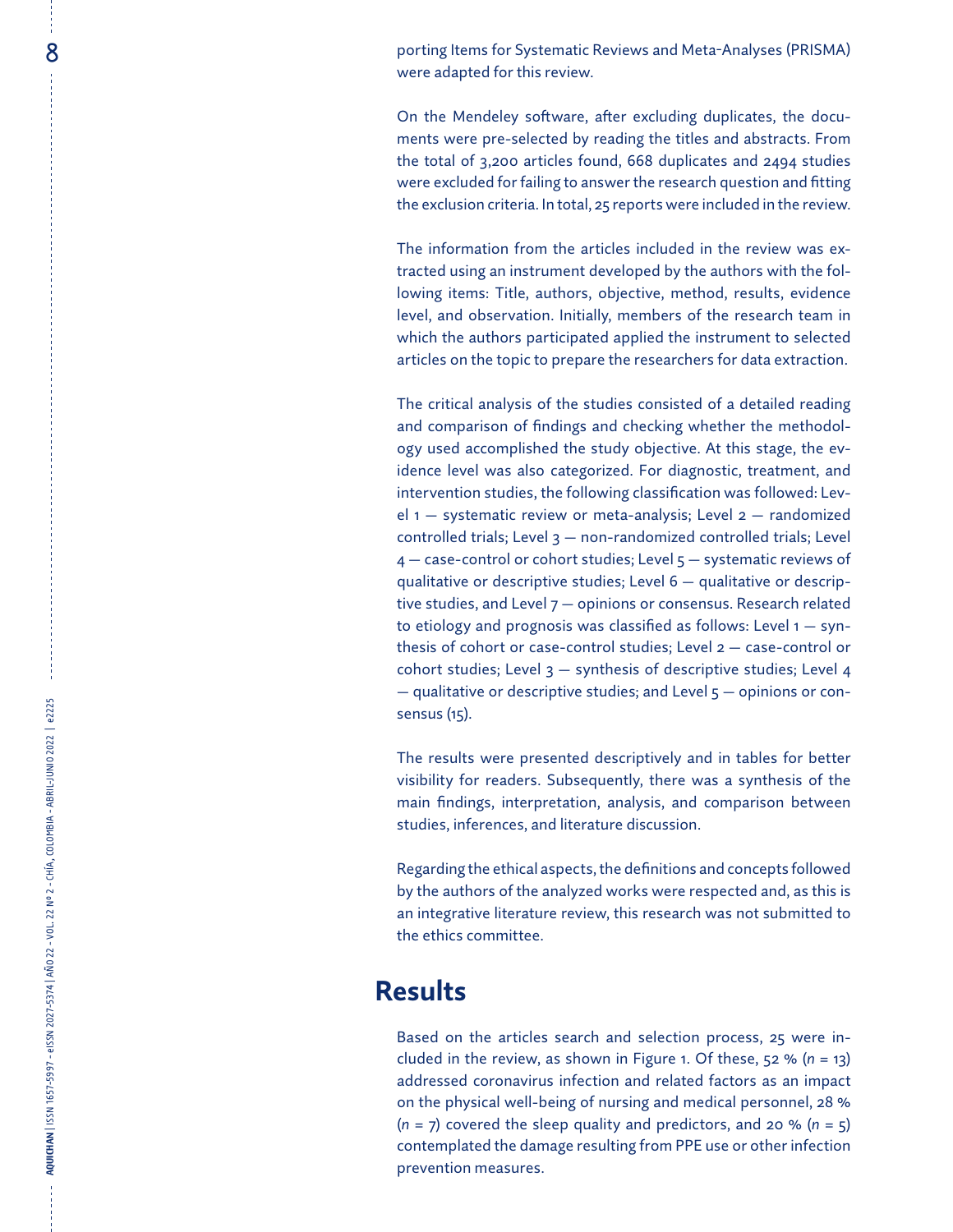### **Figure 1.** Flowchart of the selection and inclusion process of primary studies in the review adapted from PRISMA



Source: Own elaboration based on research data.

The evidence on coronavirus infection suffered by nursing and medical personnel and related factors was produced predominantly from cross-sectional and cohort studies, half of them (53.8 %) with Level 4 evidence, in countries such as China (46.2 %) and Italy (23.1 %), as shown in Table 1.

**Table 1.** Evidence synthesis on coronavirus infection suffered by nursing and medical personnel and related factors. Santa Maria, Rio Grande do Sul, Brazil, 2020

| <b>Authors</b>                                         | <b>Research</b><br>location (service,<br>country) | <b>Study</b><br>type | <b>Evidence</b><br><b>level</b> | <b>Main results</b>                                                                     |
|--------------------------------------------------------|---------------------------------------------------|----------------------|---------------------------------|-----------------------------------------------------------------------------------------|
| Zheng L, Wang X, Zhou C,<br>Liu Q, Li S, Sun Q, et al. | Several hospitals<br>in Wuhan, China              | Cross-<br>sectional  | 4                               | More than half of the infected individuals were<br>nurses working in a general hospital |
| Chu J, Yang N, Wei Y, Yue H,<br>Zhan F, Zhao J, et al. | Tongji Hospital,<br>China                         | Cohort               | $\overline{2}$                  | More than half of the positive cases were men<br>working in clinical sectors            |

9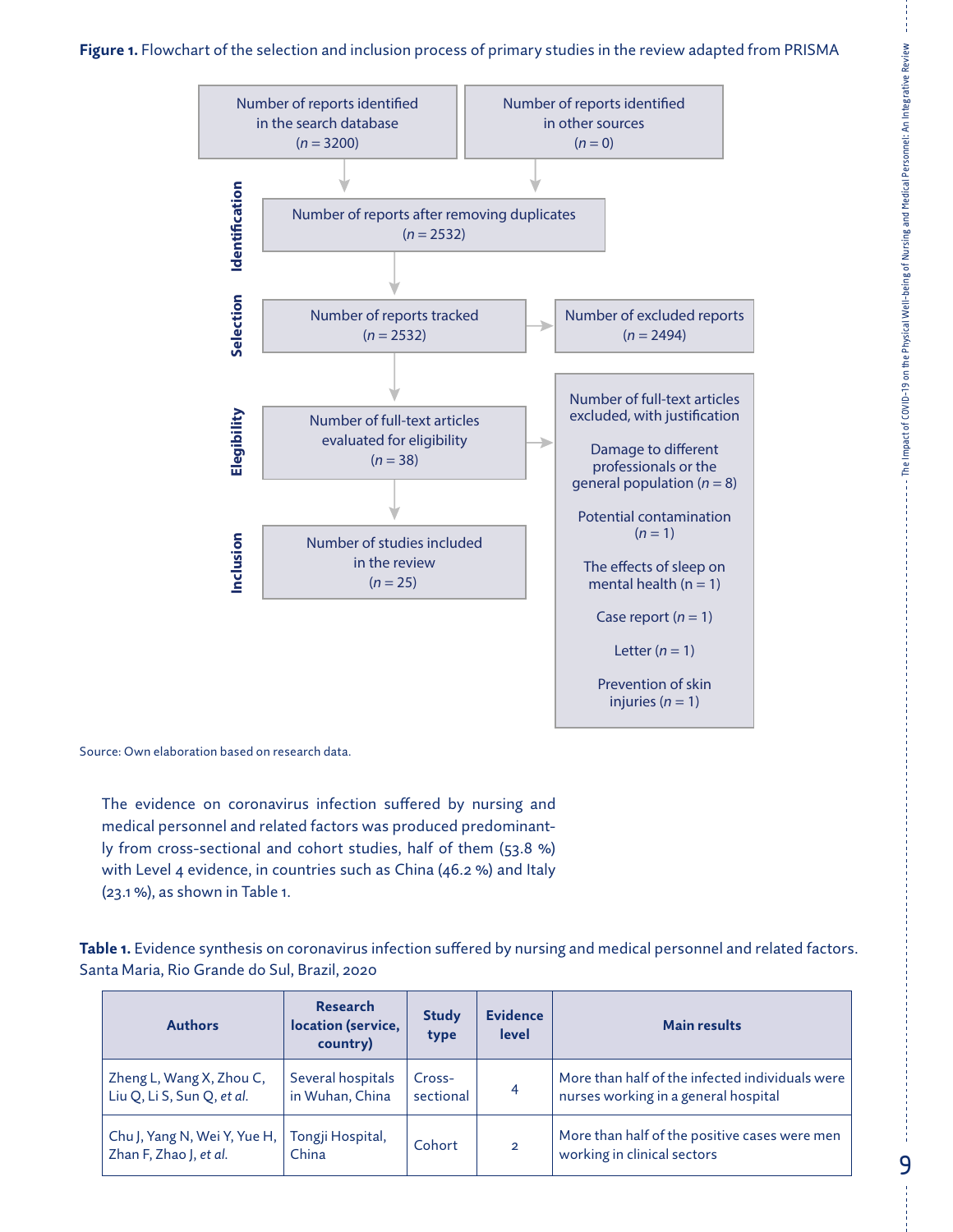| <b>Authors</b>                                                                                                                | <b>Research</b><br>location (service,<br>country)                            | <b>Study</b><br>type | <b>Evidence</b><br>level | <b>Main results</b>                                                                                                                                                                                                                                                             |
|-------------------------------------------------------------------------------------------------------------------------------|------------------------------------------------------------------------------|----------------------|--------------------------|---------------------------------------------------------------------------------------------------------------------------------------------------------------------------------------------------------------------------------------------------------------------------------|
| Lai X, Wang M, Quin C, Tan<br>L, Ran L, Chen D, et al.                                                                        | Tongji Hospital,<br>China                                                    | Cross-<br>sectional  | $\overline{4}$           | There is an infection rate of 1.1 % among staff;<br>more than half were women                                                                                                                                                                                                   |
| Garzaro G, Clari M, Ciacan<br>C, Grillo E, Mansour I,<br>Godono A, et al.                                                     | University<br>hospital, Italy                                                | Series of<br>cases   | $\overline{4}$           | Providing care to patients did not increase<br>the risk of infection, but sharing the work<br>environment did                                                                                                                                                                   |
| Dabholkar YG, Sagane BA,<br>Dabholkar TY, Divity S                                                                            | Tertiary referral<br>hospital for<br>COVID-19, India                         | Cross-<br>sectional  | $\overline{4}$           | Forty healthcare personnel were infected<br>in two months since the first case in the<br>hospital. Almost half of the staff felt they had<br>been infected at work, and 15 % reported<br>unprotected exposure to a COVID-19 positive<br>patient                                 |
| Fusco FM, Pisaturo M,<br>Iodice V, Bellopede R,<br>Tambaro O, Parrella G,<br>et al.                                           | The emergency<br>room of two<br>clinics, Italy                               | Cohort               | $\overline{2}$           | There is a general prevalence of 3.4 % of<br>coronavirus infections                                                                                                                                                                                                             |
| Chen CC, Chi CY                                                                                                               | Nanjing Drum<br>Tower Hospital,<br>China                                     | Cohort               | $\overline{4}$           | There is a seroprevalence of 17.1 % of<br>personnel (initial outbreak in China). There is a<br>higher prevalence in those with exposure time<br>> 30 min within one meter of contaminated<br>patients. The use of masks was associated<br>with a reduced risk of seroconversion |
| Felice C, Di Tanna GL, Zanus<br>G, Grossi U                                                                                   | Research carried<br>out via social<br>media, Italy                           | Cross-<br>sectional  | $\overline{4}$           | Twenty-five percent of the staff presented<br>with COVID-19 symptoms. Of the 25 % tested,<br>one-third had symptoms; 18 % tested positive.<br>Only 22 % considered the PPE adequate in<br>quality and quantity.                                                                 |
| Kluytmans-van den Bergh<br>MFQ, Buiting AGM, Pas<br>SD, Bentvelsen RG, van<br>den Bijllaardt W, van<br>Oudheusden AJG, et al. | Two teaching<br>hospitals, the<br><b>Netherlands</b>                         | Cross-<br>sectional  | 6                        | COVID-19 prevalence in 6 % of staff; 3 % with<br>a travel history to China and Italy, and 3 % had<br>contact with a COVID-19 positive patient                                                                                                                                   |
| Barrett ES, Horton DB, Roy<br>J, Gennaro ML, Brooks A,<br>Tischfield J, et al.                                                | Two university<br>hospitals in New<br>Jersey, United<br><b>States</b>        | Cohort               | $\overline{2}$           | Higher infection rates among personnel<br>who spent more time in patient rooms,<br>having increased contact with suspected or<br>confirmed COVID-19 patients                                                                                                                    |
| Ran L, Chen X, Wang Y, Wu<br>W, Zhang L, Tan X                                                                                | COVID-19<br>referral hospital,<br>Wuhan, China                               | Cohort               | $\overline{2}$           | The risk of infection increases when personnel<br>contact COVID-19 positive family members,<br>fail to perform hand hygiene properly, use<br>inappropriate PPE, and work for more than 15<br>hours in high infection risk areas                                                 |
| El-Boghdadly K, Wong<br>DJN, Owen R, Neuman MD,<br>Pocock S, Carlisle JB, et al.                                              | Multicenter<br>prospective<br>cohort study<br>carried out in 17<br>countries | Cohort               | $\overline{2}$           | Ten point seven percent of the providers who<br>assisted in intubating patients suspected<br>or confirmed COVID-19 had symptoms.<br>Women were at a significantly higher risk of<br>developing the disease                                                                      |
| Wang S, Xie L, Xu Y, Yu S,<br>Yao B, Xiang D                                                                                  | Zhongnan<br>Hospital in<br>Wuhan, China                                      | Cross-<br>sectional  | $\overline{4}$           | Social network density was higher in infected<br>staff. Touching the cheek, nose, and mouth<br>during work considerably raised the rate of<br>coronavirus infection, while wearing PPE in<br>the adequate size and timing was a protective<br>factor.                           |

 $\frac{1}{2}$ 

**AQUICHAN** | ISSN 1657-5997 - eISSN 2027-5374 | AÑO 22 - VOL. 22 Nº 2 - CHÍA, COLOMBIA - ABRIL-JUNIO 2022 | e2225

AQUICHAN | ISSN 1657-5997 - eISSN 2027-5374 | AÑO 22 - VOL. 22 Nº 2 - CHÍA, COLOMBIA - ABRIL-JUNIO 2022 | e225

 $\frac{1}{2}$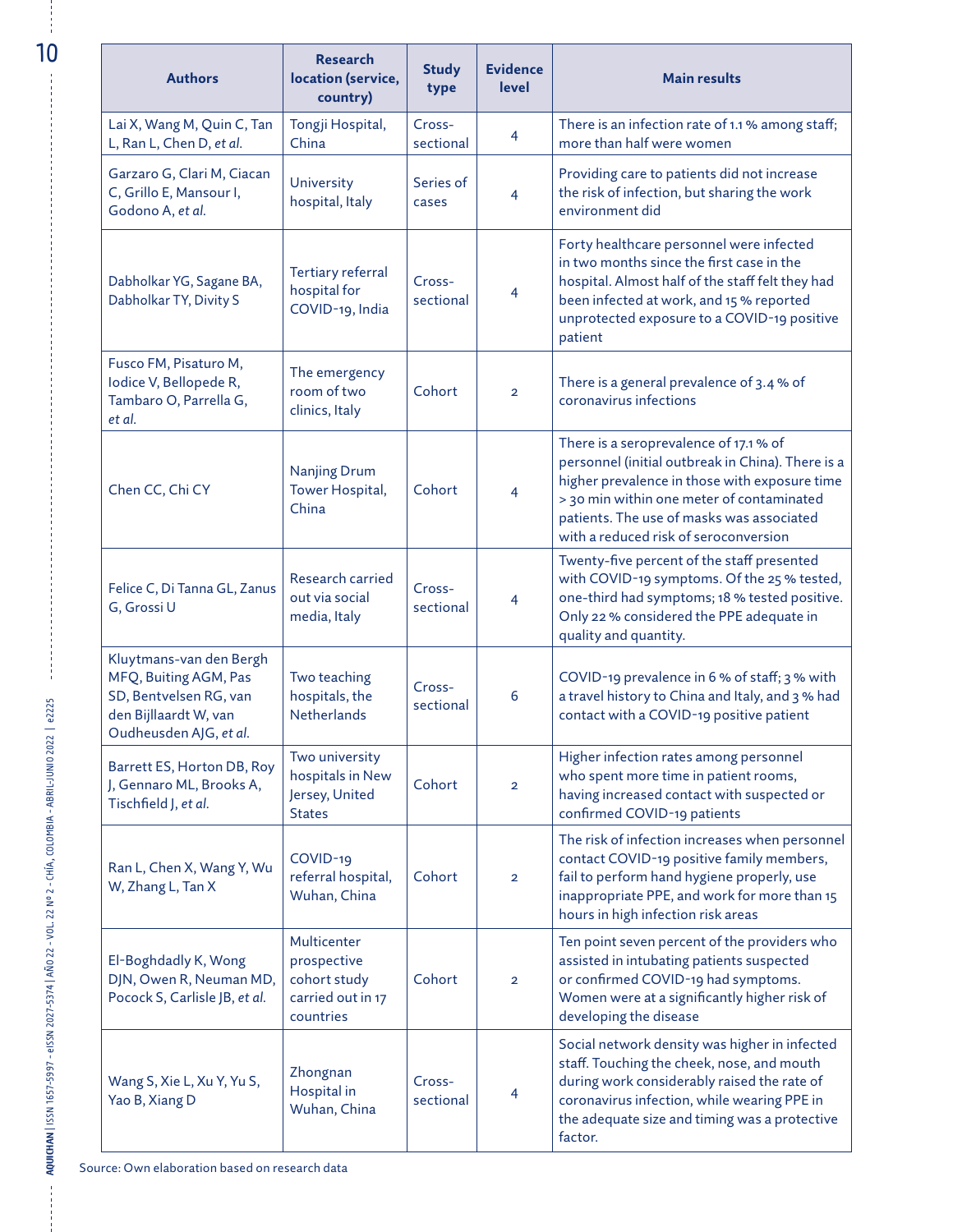Still, regarding the infection among healthcare personnel, the studies identified that sharing the environment is considered a risk factor for infection and the time of exposure and participation in the intubation of patients with COVID-19. The use of PPE, especially masks, is a protective factor.

Table 2 explains the properties of evidence and the main results regarding sleep quality and predictors in nursing and medical personnel who respond to COVID-19. It can be noted that almost all were conducted in China using cross-sectional designs, with Level 4 evidence.

**Table 2.** Evidence synthesis on sleep quality and predicting factors in nursing and medical personnel who respond to COVID-19. Santa Maria, Rio Grande do Sul, Brazil, 2020

| <b>Authors</b>                                                                       | <b>Research location</b><br>(service, country)                                                         | <b>Study type</b>                    | <b>Evidence</b><br>level | <b>Main results</b>                                                                                                                                                                                                                                                                                                   |
|--------------------------------------------------------------------------------------|--------------------------------------------------------------------------------------------------------|--------------------------------------|--------------------------|-----------------------------------------------------------------------------------------------------------------------------------------------------------------------------------------------------------------------------------------------------------------------------------------------------------------------|
| Wu K, Wei X                                                                          | A referral hospital for<br>COVID-19 and one that is<br>not, China                                      | Non-<br>randomized<br>clinical trial | 3                        | Frontline medical personnel have worse<br>sleep quality compared to those who are<br>not                                                                                                                                                                                                                              |
| Huang Y, Zhao N                                                                      | The Chinese population,<br>China                                                                       | Cross-<br>sectional                  | 4                        | Compared to other occupational group,<br>healthcare personnel had a higher rate of<br>poor sleep quality                                                                                                                                                                                                              |
| Zhuo K, Gao C,<br>Wang X, Zhang<br>C, Wang Z                                         | The Children's Hospital,<br>Wuhan Central Hospital,<br>and other COVID-19<br>referral hospitals, China | Cross-<br>sectional                  | 4                        | Medical and nursing personnel with<br>insomnia showed clear signs of comorbid<br>sleep apnea attributable to stress                                                                                                                                                                                                   |
| Wang Y, Wu Y,<br>Cheng Z, Tan X,<br>Yang Z, Zeng X,<br>et al.                        | Children's Health Center<br>in Wuhan, China                                                            | Cross-<br>sectional                  | 4                        | Thirty-eight percent of the participants had<br>sleep disturbances, regardless of whether<br>being an only child, exposure to COVID-19<br>patients, and depression                                                                                                                                                    |
| Zhang C, Yang L,<br>Liu S, Ma S, Wang<br>Y, Cai Z, et al.                            | Chinese hospitals, China                                                                               | Cross-<br>sectional                  | 4                        | More than one-third of the medical team<br>suffered insomnia during the COVID-19<br>outbreak. Mid-level personnel, medical<br>personnel, personnel working in isolation<br>units, and those concerned about being<br>infected or controlling the COVID-19<br>outbreak were at higher risk of experiencing<br>insomnia |
| Xiao H, Zhang<br>Y, Kong D, Li S,<br>Yang N                                          | Provinces responding to<br>COVID-19, China                                                             | Cross-<br>sectional                  | 4                        | These professionals' sleep quality was poor.<br>The levels of social support affected sleep<br>quality. Stress was negatively associated<br>with sleep quality                                                                                                                                                        |
| Jahrami H,<br>BaHammam AS,<br>AlGahtani H.<br>Ebrahim A, Faris<br>M, AlEid K, et al. | Facilities belonging to<br>the Ministry of Health,<br><b>Bahrain</b>                                   | Cross-<br>sectional                  | 4                        | Seventy-five percent of the professionals<br>have poor sleep quality; 85 % had<br>moderate-severe stress. The female sex<br>and professional background (not being a<br>physician) were predictors of poor sleep<br>quality and stress                                                                                |

The Impact of COVID-19 on the Physical Well-being of Nursing and Medical Personnel: An Integrative Review

The Impact of COVID-19 on the Physical Well-being of Nursing and Medical Personnel: An Integrative Review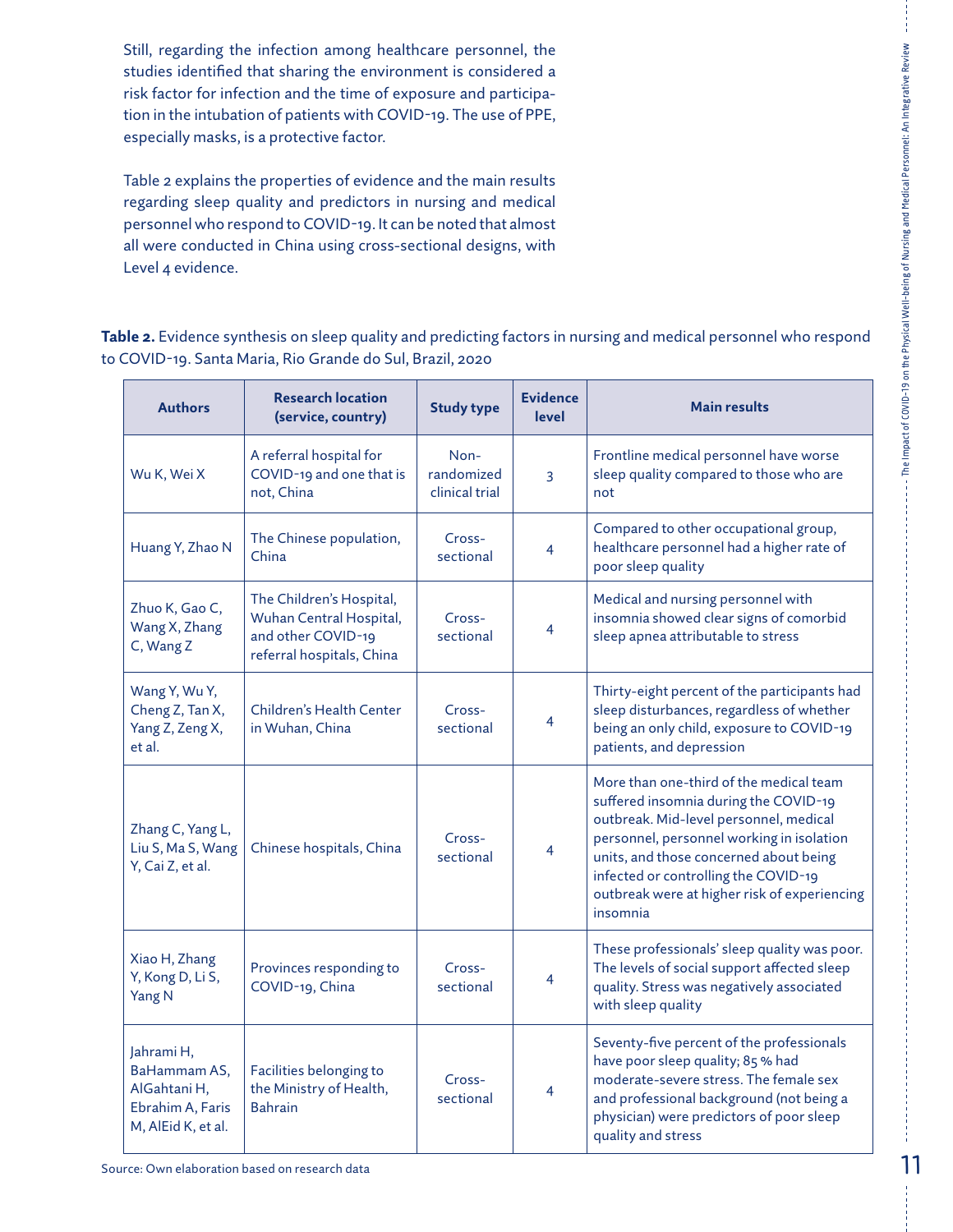12 The studies presented in Table 2 suggest that, in responding to COVID-19, these professionals had worse sleep quality than others, primarily due to their concerns regarding the disease, stress, other mental disorders, and being female.

> Table 3 presents the synthesis of the articles that contemplated the damage stemming from the use of PPE or other measures to prevent coronavirus infections. It is noted that the studies were conducted in different countries, including one that included professionals from 90 countries. All used the cross-sectional study methodology with Level 4 evidence.

**Table 3.** Evidence synthesis contemplates the damage stemming from PPE or other measures to prevent coronavirus infections. Santa Maria, Rio Grande do Sul, Brazil, 2020

| <b>Author</b>                                                                                    | <b>Research location</b><br>(service, country)                                                                                                       | <b>Study type</b>   | <b>Evidence</b><br>level | <b>Main results</b>                                                                                                                                                                                                                                                                                         |
|--------------------------------------------------------------------------------------------------|------------------------------------------------------------------------------------------------------------------------------------------------------|---------------------|--------------------------|-------------------------------------------------------------------------------------------------------------------------------------------------------------------------------------------------------------------------------------------------------------------------------------------------------------|
| Ong JJY,<br>Bharatendu C,<br>Goh Y, Tang JZY,<br>Sooi KWX, Tan<br>YL, et al.                     | <b>National University</b><br>Hospital, Singapore                                                                                                    | Cross-<br>sectional | 4                        | Eighty-one percent of the personnel<br>had headaches due to PPE use (N95<br>face mask and goggles), which were<br>associated with a preexisting diagnosis<br>of headache and PPE use > 4h per day                                                                                                           |
| Guertler A,<br>Moellhoff N,<br>Schenck TL,<br>Hagen CS,<br>Kendziora B,<br>Giunta RE, et al.     | Surgical Center and<br><b>Intensive Care Unit</b><br>for COVID-19 at the<br>Ludwig Maximilian<br><b>University Hospital</b><br>of Munich,<br>Germany | Cross-<br>sectional | 4                        | There is a prevalence of symptoms<br>associated with acute hand dermatitis<br>in 90.4 % of personnel. The pandemic<br>caused a significant increase in hand<br>washing, disinfection, and hand creams                                                                                                       |
| Tabah A,<br>Ramanan<br>M, Laupland<br>KB, Buetti N,<br>Cortegiani A,<br>Mellinghoff J,<br>et al. | An international<br>study carried out<br>with healthcare<br>providers working<br>in 90 different<br>countries                                        | Cross-<br>sectional | 4                        | For 52 % of the providers, at least<br>some standard PPE was unavailable,<br>and 30 % reported reusing single-use<br>PPE. Damage stemming from PPE use:<br>Heat, thirst, pressure spots, headaches,<br>inability to use the bathroom, and<br>extreme exhaustion                                             |
| Jiang Q, Song<br>S, Zhou J, Liu Y,<br>Chen A, Bai Y,<br>et al.                                   | One hundred<br>sixty-one hospitals,<br>China                                                                                                         | Cross-<br>sectional | 4                        | The general prevalence of skin injuries<br>is 42.8 %. Two or more skin injuries and<br>injuries with multiple locations affected<br>27.4 % and 76.8 % of the providers,<br>respectively. Only 45 % of the injuries<br>were treated                                                                          |
| Jiang Q, Liu Y,<br>Wei W, Zhu D,<br>Chen A, Liu H,<br>et al.                                     | One hundred<br>sixty-one hospitals,<br>China                                                                                                         | Cross-<br>sectional | 4                        | There is a high prevalence of PPE-related<br>pressure injuries among the medical<br>team. The risk factors for injury were<br>sweating, being male, using level 3 PPE<br>(N95/KN95 respirators with goggles or<br>face masks and protective gowns, latex<br>gloves, and shoes), and extended time<br>of use |

Source: Own elaboration based on research data.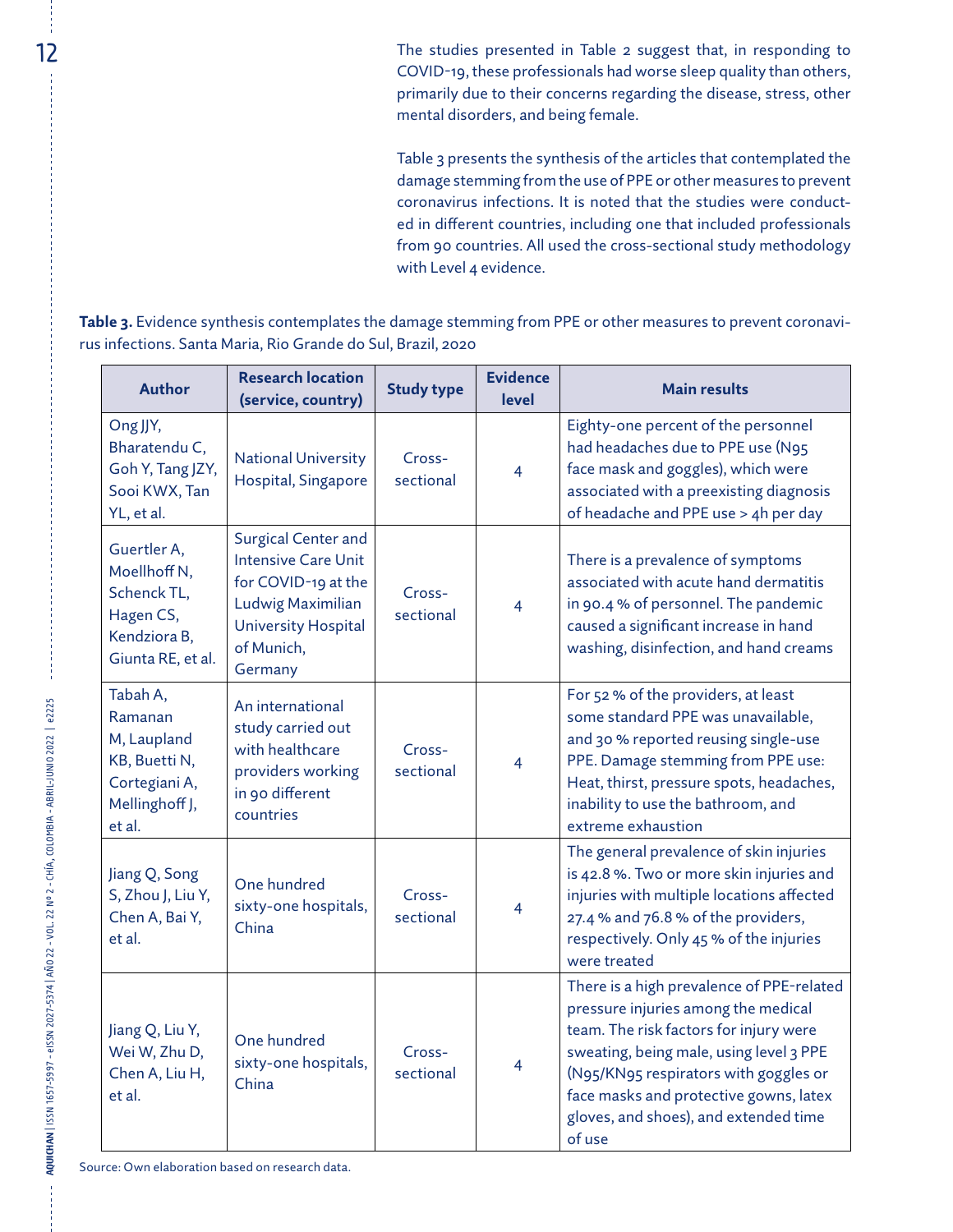The results in Table 3 demonstrate that, albeit having their respective functionality, the use of PPE and other protective measures against coronavirus infection can also cause damage to the well-being of personnel, most notably headaches, skin injuries, and exhaustion.

## **Discussion**

The available evidence on the impact of responding to COVID-19 on the physical well-being of nursing and medical personnel refers particularly to coronavirus infection, quality of sleep, and the con sequences of using PPE or other infection prevention measures. These were mainly found to be cross-sectional type studies, with Level 4 evidence carried out in China.

The low evidence level is justified by the fact that COVID-19 is a nov el disease that requires the development of quick and low-cost re search, which could direct healthcare and generate new hypotheses for further studies. Therefore, the cross-sectional study methodol ogy, which combines these characteristics (16), was the most used. The high number of studies of Chinese origin can be explained by the fact that the coronavirus outbreak started in that country with an imminent need for evidence to support clinical practice.

## **Coronavirus infection among nursing and medical personnel and related factors**

The COVID-19 pandemic has been affecting the general population. However, frontline healthcare providers are more susceptible to infection (17). During the initial coronavirus outbreak in China, the healthcare services were unaware of how the virus was transmit ted and the necessary precautions. Soon, an increasing number of infected healthcare providers was identified, with a prevalence ranging from 1.1 % (18) to 17.1 % (19). In this context, research in that country found that 40 healthcare providers were infected within two months since the first case in the hospital; half of them became infected at work, and 15 % through unprotected exposure to pa tients with COVID-19 (20).

Even after learning about what was being experienced in China, in fections among healthcare providers were still significant in other countries. In Italy, a study in two medical clinics found an overall prevalence of 3.4 % (21), but in a nationwide study, 18 % of all health care providers had the disease (22). In the Netherlands, a study found that 6 % of providers had COVID-19 with a travel history to China and Italy or contact with a COVID-19 patient (23).

Regarding infections by contact with patients, studies have found that the infection rates were higher among personnel who worked for more than 15 hours in high-risk areas for infection (24) and who had increased contact with suspected or diagnosed COVID-19 cas es (25). A study indicated a higher prevalence of the disease among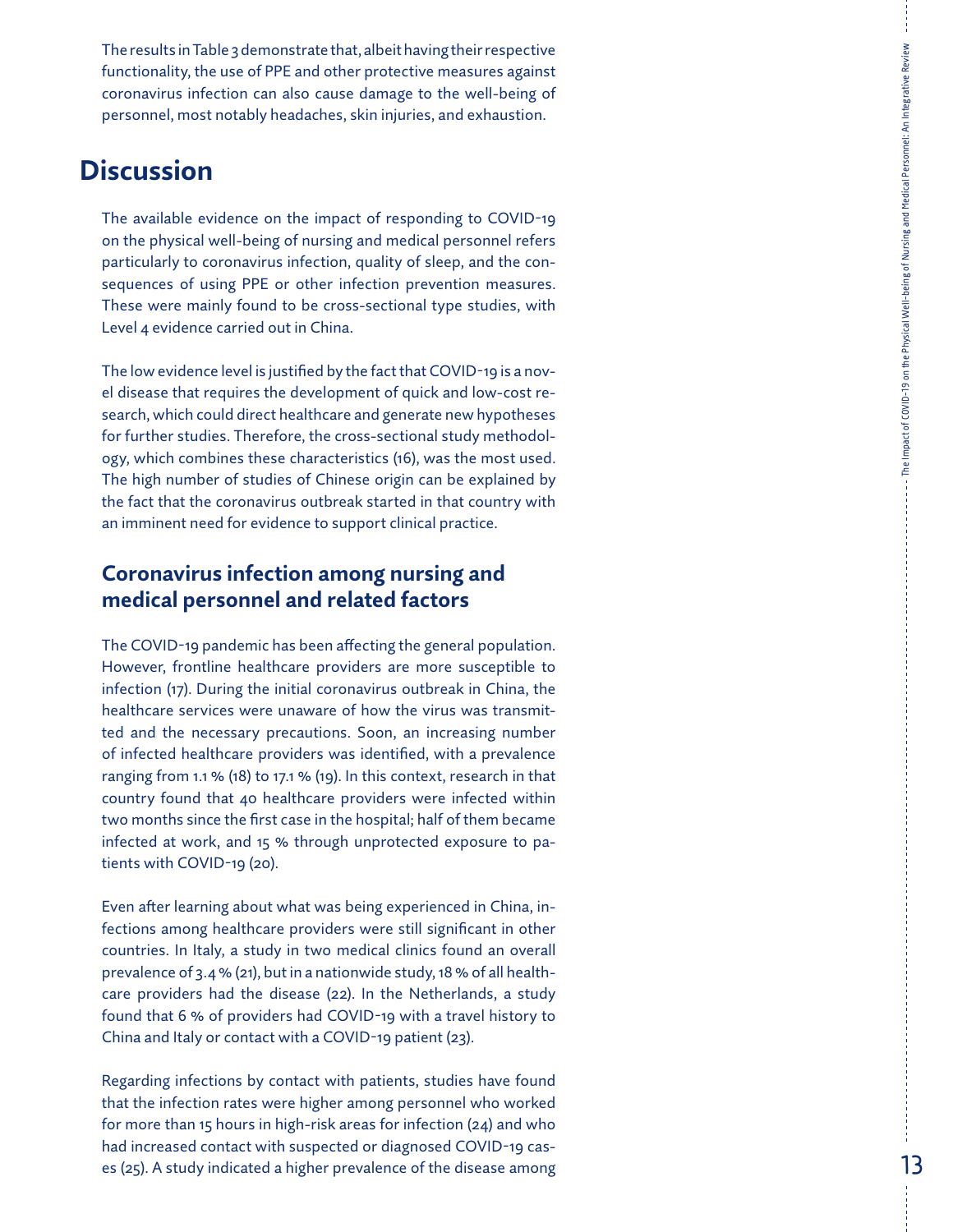**14 here is a constant of participal exposed for more than 30 minutes within a meter of pa**tients and among those in close contact with patients with a higher viral load (26). This evidence may justify the results of a study that identified that 52.06 % of infected personnel were nurses, and 33.62 % were physicians (27).

> Sharing the work environment and social network density (28,29) have also been associated with increased risk for coronavirus con tamination, as demonstrated in a study conducted in Italy, where sharing a work environment represented an additional 2.63-fold risk of infection. The same study showed that non-medical services had an increased risk of infection (*OR* = 4.23), as did administrative staff (*OR* = 5.77) (28). Among the personnel who are a source of in fection, those involved in managerial activities with increased hu man contact were the greatest COVID-19 disseminators (28).

> In this same line, another Italian study found that coronavirus infec tions occurred in personnel who constantly worked the same shifts (21). This data emphasizes the need for infected personnel to be granted leave from their work environment to prevent the infection of their co-workers and patients (30). In Brazil and other countries, thousands of healthcare providers have been relieved from their professional activities because they have become infected (31).

> Standard infection prevention measures that were disregarded also elevated the risk of infection. Research has shown that inadequate hand washing before and after contact with patients (24) and touch ing the cheek, nose, and mouth during work (29) were associated with infection among healthcare personnel. These issues empha size the need for permanently training nursing and medical person nel regarding infection prevention, including orientation on hand washing and self-care.

> In the context of medical procedures, research has indicated that performing or assisting with intubation is a cause of COVID-19 among medical personnel. Although most providers were wearing PPE (caps, N95 masks, gloves, goggles), 10.7 % experienced the dis ease symptoms up to 32 days after an intubation procedure. Wom en were at a higher risk of developing the disease (32). It is notewor thy that this procedure produces aerosol and requires the adequate use of PPE. The high risk faced by women of being infected with COVID-19 supports further research into the influence of sex on in fection with this disease.

> The use of PPE in the adequate size and timing was considered a protective factor against infection (24,29), especially masks (19). However, an Italian study showed that only 22 % of the personnel considered the PPE adequate in quality and quantity (22). Another study indicated a higher number of infected people originated from clinical settings, where surgical masks were more common than that N95, which was prioritized for professionals working in fever clinics (33). The difficulties in accessing and using adequate PPE are a glob al problem contributing to professionals' exposure to the coronavi -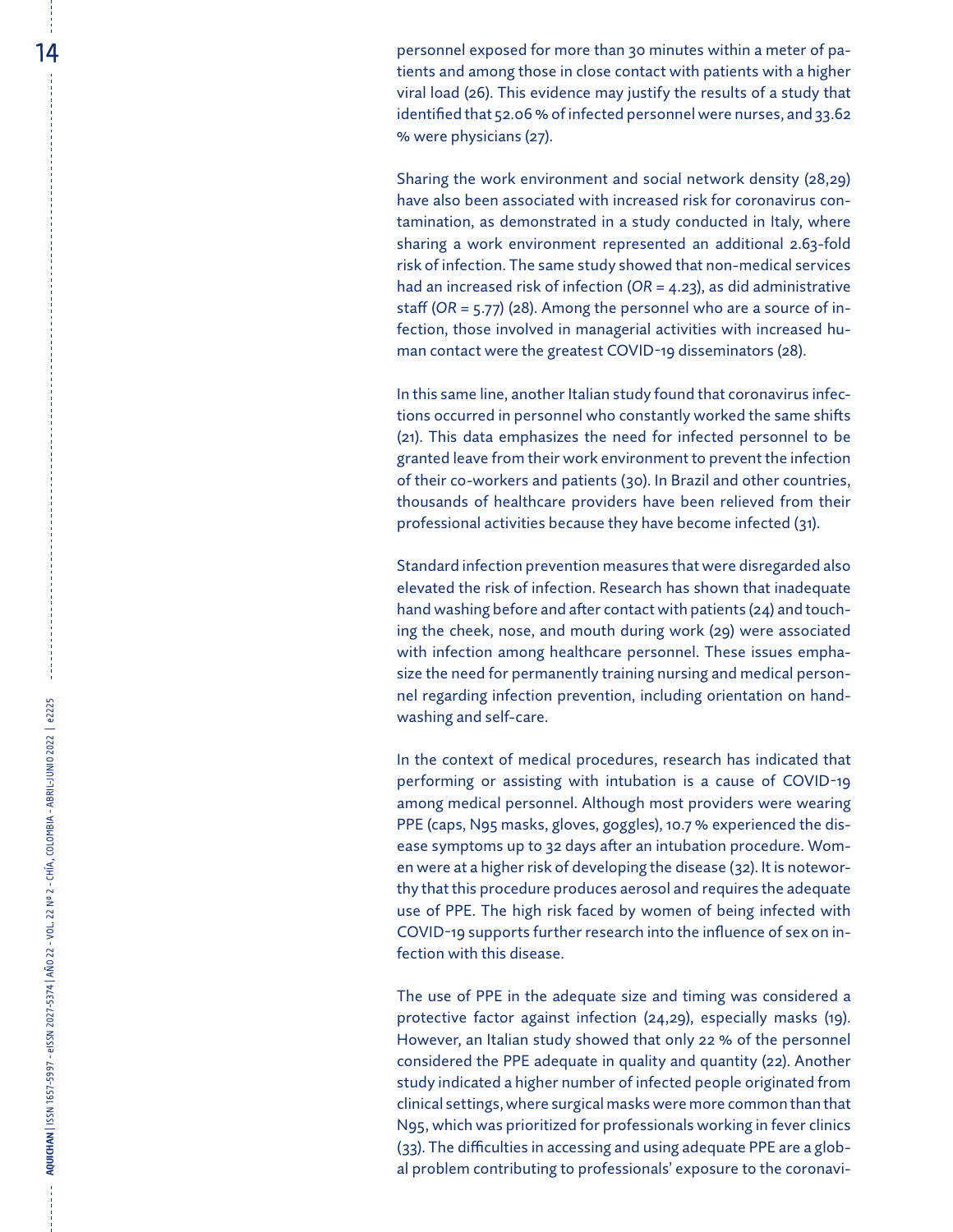rus and the contamination of patients, other professionals, family members, and communities (34). The guarantee of safe conditions for professional practice requires management strategies regarding resource optimization and allocation.

Given the above, it is inferred that the response to COVID-19 by nursing and medical personnel increased the risk of coronavirus in fection in this population, primarily due to the time in contact with infected patients, sharing the work environment, social and work contact, disregard for infection prevention measures, participation in intubations, and inadequate use or lack of PPE. The active search and mass testing of professionals for disease diagnosis promote oc cupational safety and standardize the protection of these profes sionals when performing procedures (34). Furthermore, the results also indicate the need for further research on the virus and the dis ease; the management of health services to promote measures to reduce the exposure of professionals; training related to care for the prevention of infections, and the provision of PPE.

## **Sleep quality of nursing and medical personnel responding to COVID-19**

Sleep is a physiological process considered essential for maintain ing physical and mental health. When exposed to stressful situa tions, individuals can manifest sleep suppression and increased wakefulness, which favors the occurrence of insomnia (difficulty falling asleep, maintaining sleep, and waking up early), drowsiness and daytime dysfunction, and nightmares, among others (10). In this context, the COVID-19 outbreak has triggered a more significant negative impact on the sleep quality of healthcare providers com pared to other occupational groups (35).

The prevalence of poor sleep quality among nursing and medical personnel ranged among the studies reviewed from 36.1 % (36) to 100 % (37). A Chinese national study identified that almost one in four healthcare providers had sleep disorders and a high risk for de veloping psychological disorders and mental illnesses (35).

Other studies highlight that psychological/mental factors inter fere with sleep quality. A study found an independent association between sleep disturbance, depression, and exposure to patients with COVID-19 (36). Similarly, a study found that anxiety levels were associated with stress, negatively impacting self-efficacy and sleep quality (38). A study corroborates these findings by showing that somatization, depression, terror, and mental state affect sleep time and efficiency (37).

Stress in healthcare providers has also been correlated to insomnia with comorbid sleep apnea. Professionals with moderate to severe sleep apnea-hypopnea syndrome had higher insomnia severity and worse mental states (39). Additionally, a study has shown that the female sex and professional background (not being a physician) were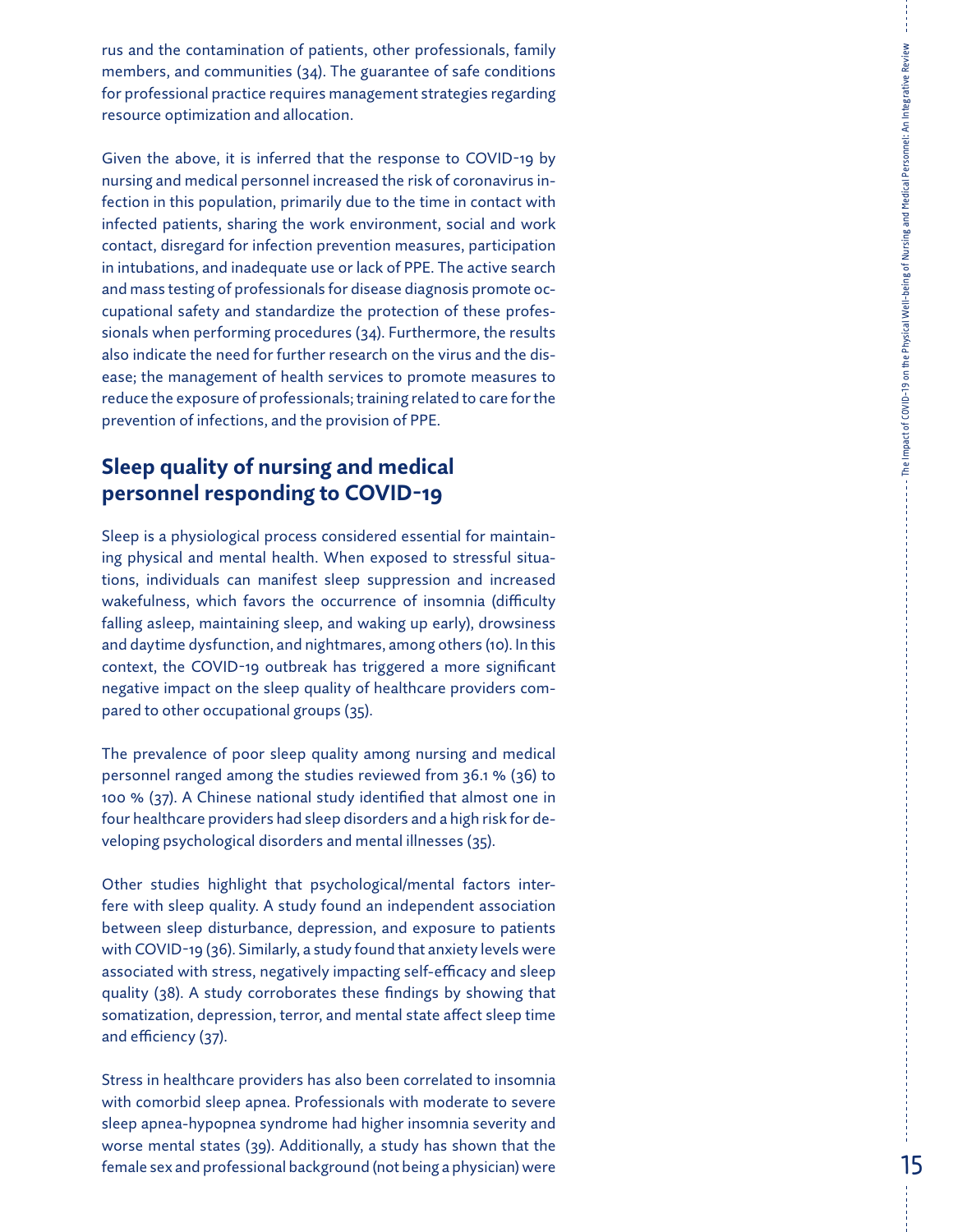$16 \,$  and  $16 \,$  predictors of poor sleep quality and stress combined (40). Both poor sleep quality and stress in healthcare providers may impair their cognitive abilities and decision-making skills (41), requiring manag ers' awareness to implement measures to promote their well-being.

> Furthermore, among the factors related to sleep quality, it was identified that low educational level (middle or lower), concern re garding coronavirus infection, extreme uncertainty about effective COVID-19 control, working in an isolated environment (42), and perceived lack of psychological support are risk factors for insom nia (38,42). Being a physician was found to be a protective factor (42). Thus, it is inferred that health education activities that provide increased knowledge of COVID-19 and the establishment of safe ty measures and support for professionals can improve their sleep quality and well-being.

> In general, poor sleep quality is common among nursing and med ical personnel who work responding to COVID-19, associated with exposure to patients suspected or confirmed of having the disease, psychological or mental disorders, somatization of diseases, and lack of social support. The need to expand mental health services for staff in hospital institutions, health education, and psychological support is noted (36,37) to improve their sleep quality.

## **Damage stemming from PPE or other preventive measures**

PPE and hand washing are essential measures to prevent infection in healthcare, protecting the staff and users (43). The coronavirus pan demic has demanded more frequent PPE and hand washing, includ ing damage to professionals' health. In this regard, a study with phy sicians, nurses, and assistants from more than 90 countries, found reports of surgical masks for routine care by 15 % of professionals and, in intubations, by 2 % of them. The results also showed that PPE was used for a median of four hours and that, although they pro moted protection to personnel, they triggered adverse effects, par ticularly associated with longer shifts, such as heat, thirst, pressure spots, headaches, inability to use the bathroom, and exhaustion (7).

Regarding headaches related to PPE use, a study showed that N95 protective masks was associated with this event, with pain relat ed to the PPE pressure points and straps. The pain caused a slight decrease in work performance for 82.8 % of the professionals. A preexisting diagnosis of primary headache and the combined use of PPE for more than four hours a day were independently associated with this type of headache (44).

As to pressure spots, a study has found the prevalence of skin in juries in 42.8 % of physicians and nurses, and of these, 30 % were device-related pressure injuries, 10.7 % were skin damage associ ated with humidity, and 2 % were skin cracks (45). Another article reported the prevalence of device-related pressure injuries most -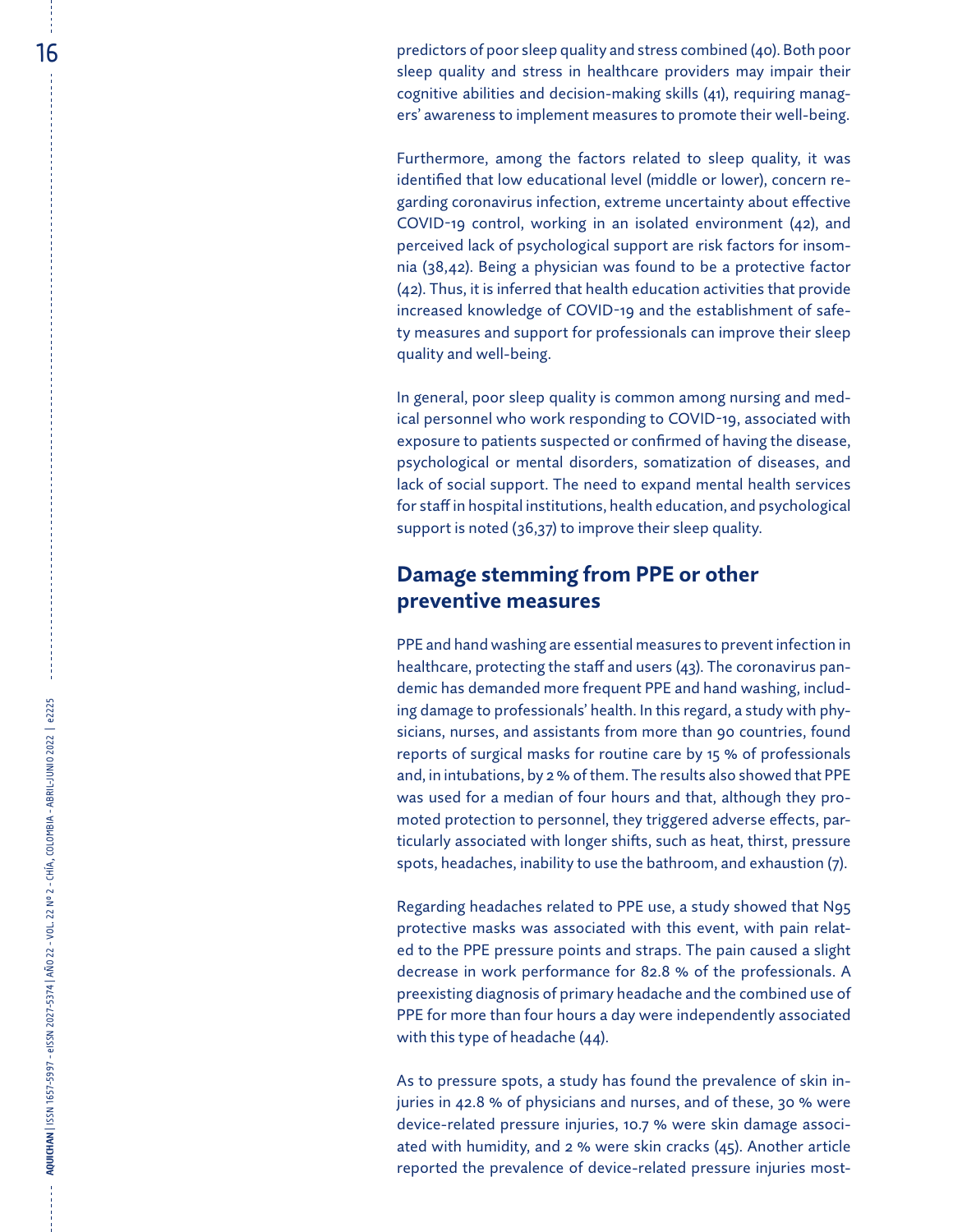ly in stages 1 and 2 (98.8 %), located primarily on the nasal bridge, cheeks, ears, and forehead (98.8 %). The risk factors also includ ed sweating, being male, using grade 3 PPE (N95/KN95 masks with goggles or face masks, protective aprons, latex gloves, and shoes), and extended time of use (46,47).

It is highlighted that the discomforts in the work environment can affect the professionals' ability to work, which is understood as the ability to meet the physical and mental demands resulting from their activity (48). In this sense, occupational protection involves measures for promoting well-being and the development of tech nologies that protect professionals during their activities without causing adverse effects or damage (49).

The skin on the hands of nursing and medical personnel also re quires attention, as the recurrent use of gloves can lead to injury. A study found a significant increase in hand washing, disinfection, and hand cream use in all healthcare providers, regardless of whether they had been in direct contact with COVID-19 patients or not during the pandemic (50). There was a prevalence of symptoms associated with acute hand dermatitis in 90.4 % and under-reported eczema in 14.9 %. The most frequent symptoms were dryness (83.2 %), erythe ma (38.6 %), itching (28.9 %), burning (21.1 %), scaling (18.4 %), cracks (9.6 %), and pain (4.4 %). The authors inferred that the onset of ec zema on the hands was probably associated with their intensified hygiene measures (8).

Considering the above, it can be inferred that the use of PPE and other protective measures, such as hand washing, was intensified with the pandemic; however, additional care should be planned to reduce the associated damage to professionals' health.

## **Conclusions**

The scientific evidence enabled the identification of the impact re sulting from responding to COVID-19 on the physical well-being of nursing and medical personnel: The prevalence of coronavirus in fection related to the environment, the work process, and the pre vention measures; the poor sleep quality due to the uncertainties related to the pandemic, mental disorders, and the lack of psycho logical support; as well as the damage resulting from the frequen cy of exposure to PPE and hand washing, such as headaches and skin injuries. The results also make clear the need for measures that can prevent damage to physical well-being and promote the health of professionals.

The small number of publications on physical damage stemming from exposure to PPE and other infection prevention measures re quires further research. Furthermore, the insufficient evidence on the research topic highlights the need for studies with a different methodological approach.

The Impact of COVID-19 on the Physical Well-being of Nursing and Medical Personnel: An Integrative Review

The Impact of COVID-19 on the Physical Well-being of Nursing and Medical Personnel: An Integrative Review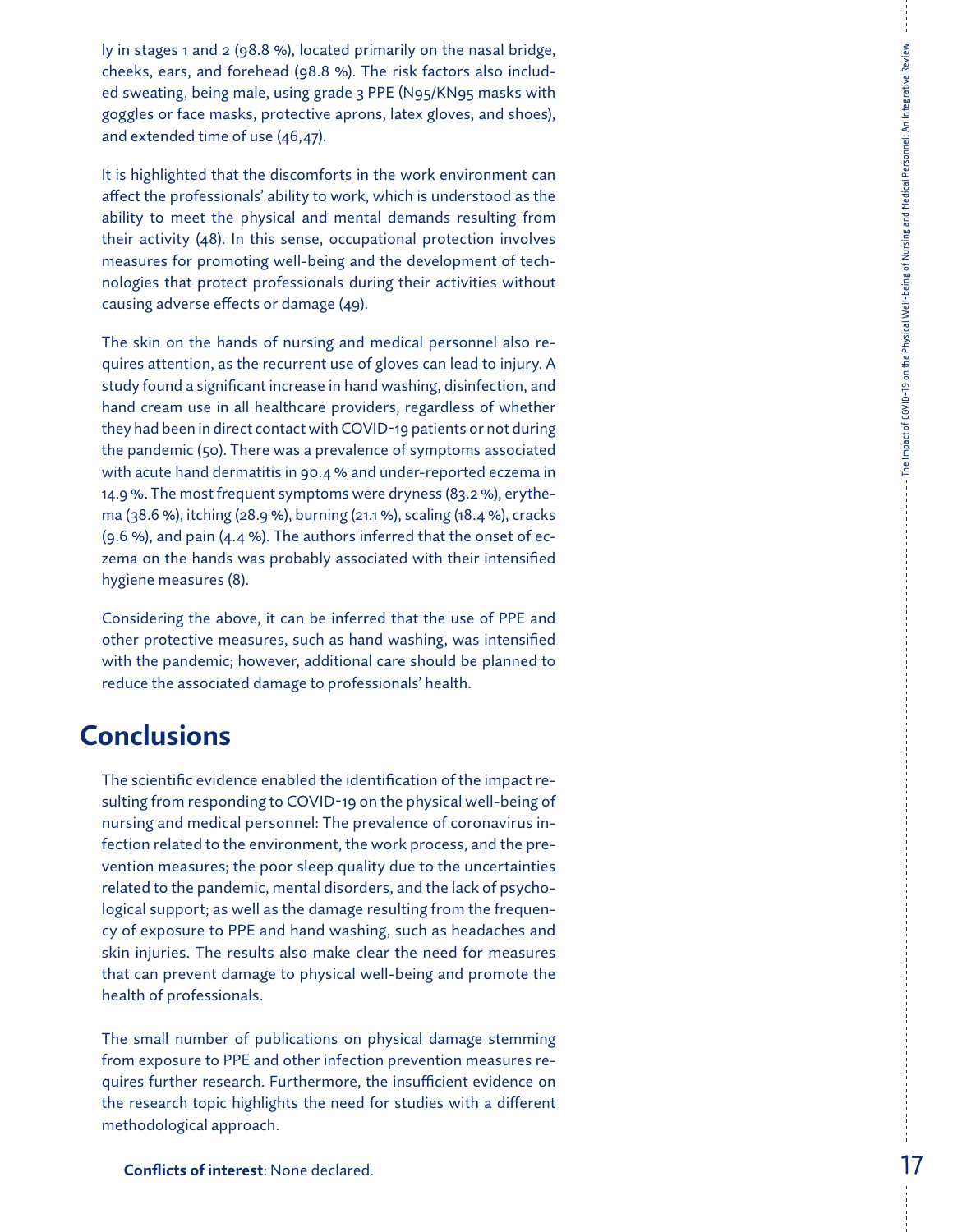## 18 **References**

- 1. Organização Pan-Americana da Saúde. Folha informativa COVID-19 — Escritório da OPAS e da OMS no Brasil [internet]. Escritório Regional para as Américas da Organização Mundial da Saúde: Opas. Disponível em: <https://www.paho.org/pt/covid19>
- 2. Xiang YT, Yang Y, Li W, Zhang L, Zhang Q, Cheung T, *et al*. Timely mental health care for the 2019 novel coronavirus outbreak is urgently needed. The Lancet Psychiatry. 2020;7(3):228-9. DOI: [https://doi.org/10.1016/S2215-0366\(20\)30046-8](https://doi.org/10.1016/S2215-0366(20)30046-8)
- 3. Koh D. Occupational risks for COVID-19 infection. Occup Med. 2020;70(1):3-5. DOI: <https://doi.org/10.1093/occmed/kqaa036>
- 4. Chen CC, Chi CY. Biosafety in the preparation and processing of cytology specimens with potential coronavirus (covid-19) infection: Perspectives from Taiwan. Cancer Cytopathology. 2020;7(1):309-16. DOI: <https://doi.org/10.1002/cncy.22280>
- 5. Associação Nacional de Medicina do Trabalho. Brasil ultrapassa a marca de 100 médicos mortos por Covid-19, dois por dia [internet]. São Paulo: ANAMT; 2020 Disponível em: [https://www.](https://www.anamt.org.br/portal/2020/05/21/brasil-ultrapassa-a-marca-de-cem-medicosmortos-por-covid-19-dois-por-dia/) [anamt.org.br/portal/2020/05/21/brasil-ultrapassa-a-marca-de](https://www.anamt.org.br/portal/2020/05/21/brasil-ultrapassa-a-marca-de-cem-medicosmortos-por-covid-19-dois-por-dia/)[cem-medicosmortos-por-covid-19-dois-por-dia/](https://www.anamt.org.br/portal/2020/05/21/brasil-ultrapassa-a-marca-de-cem-medicosmortos-por-covid-19-dois-por-dia/)
- 6. Mendes AM, Ferreira MC. Inventário sobre o trabalho e riscos de adoecimento — ITRA: instrumento auxiliar de diagnóstico de indicadores críticos no trabalho. In: Mendes A, org. Psicodinâmica do trabalho: teoria, método e pesquisas. São Paulo: Casa do Psicólogo; 2007. p. 111-25.
- 7. Tabah A, Ramanan M, Laupland KB, Buetti N, Cortegiani A, Mellinghoff J, *et al*. Personal protective equipment and intensive care unit healthcare worker safety in the COVID-19 era (PPE-SAFE): An international survey. J Crit Care. 2020;59:70-5. DOI: [https://](https://doi.org/10.1016/j.jcrc.2020.06.005) [doi.org/10.1016/j.jcrc.2020.06.005](https://doi.org/10.1016/j.jcrc.2020.06.005)
- 8. Guertler A, Moellhoff N, Schenck TL, Hagen CS, Kendziora B, Giunta RE, *et al.* Onset of occupational hand eczema among healthcare workers during the SARS-CoV-2 pandemic: Comparing a single surgical site with a COVID-19 intensive care unit. Contact Dermatitis. 2020;83(2):108-14. DOI: [https://doi.](https://doi.org/10.1111/cod.13618) [org/10.1111/cod.13618](https://doi.org/10.1111/cod.13618)
- 9. Wu K, Wei X. Analysis of psychological and sleep status and exercise rehabilitation of frontline clinical staff in the fight against COVID-19 in China. Med Sci Monit Basic Res. 2020;26:e924085. DOI:<https://doi.org/10.12659/MSMBR.924085>
- 10. Otsuka Y, Kaneita Y, Itani O, Nakagome S, Jike M, Ohida T. Relationship between stress coping and sleep disorders among the general Japanese population: A nationwide representative survey. Sleep Med. 2017;37:38-45. DOI: [https://doi.org/10.1016/j.](https://doi.org/10.1016/j.sleep.2017.06.007) [sleep.2017.06.007](https://doi.org/10.1016/j.sleep.2017.06.007)
- 11. Cai H, Tu B, Ma J, Chen L, Fu L, Jiang Y, *et al*. Psychological impact and coping strategies of frontline medical staff in Hunan between January and March 2020 during the outbreak of coronavirus disease 2019 (COVID) in Hubei, China. Med Sci Monit. 2020;26:e924171. DOI: [https://doi.org/10.12659/](https://doi.org/10.12659/MSM.924171) [MSM.924171](https://doi.org/10.12659/MSM.924171)
- 12. Lu W, Wang H, Lin Y, Li L. Psychological status of medical workforce during the COVID-19 pandemic: A cross-sectional study. Psychiatry Res. 2020;288:112936. DOI: [https://doi.org/10.1016/j.](https://doi.org/10.1016/j.psychres.2020.112936) [psychres.2020.112936](https://doi.org/10.1016/j.psychres.2020.112936)
- 13. Elbay RY, Kurtulmuş A, Arpacıoğlu S, Karadere E. Depression, anxiety, stress levels of physicians and associated factors in Covid-19 pandemics. Psychiatry Res. 2020;290. DOI: [https://doi.](https://doi.org/10.1016/j.psychres.2020.113130) [org/10.1016/j.psychres.2020.113130](https://doi.org/10.1016/j.psychres.2020.113130)
- 14. Mendes KS, Silveira RCCP, Galvão CM. Revisão integrativa: método de pesquisa para a incorporação de evidências na saúde e na enfermagem. Texto context — Enferm. 2008;17(4):758-64. DOI:<https://doi.org/10.1590/S0104-07072008000400018>
- 15. Stillwell SB, Fineout-Overholt E, Melnyk BM, Williamson KM. Evidence-based practice, step by step: asking the clinical question: A key step in evidence-based practice. Am J Nurs. 2010;110(3):58-61. DOI: [https://doi.org/10.1097/01.](https://doi.org/10.1097/01.NAJ.0000368959.11129.79) [NAJ.0000368959.11129.79](https://doi.org/10.1097/01.NAJ.0000368959.11129.79)
- 16. Zangirolami-Raimundo J, Echeimberg JO, Leone C. Research methodology topics: Cross-sectional studies. J Hum Growth Dev. 2018;28(3):356-60. DOI: <https://doi.org/10.7322/jhgd.152198>
- 17. Medeiros, EAS. A luta dos profissionais de saúde no enfrentamento da COVID-19. Acta paul Enferm. 2020;33:e-EDT20200003. DOI:<https://doi.org/10.37689/acta-ape/2020EDT0003>
- 18. Lai X, Wang M, Quin C, Tan L, Ran L, Chen D, *et al*. Coronavirus Disease 2019 (COVID-2019) infection among health care workers and implications for prevention measures in a tertiary hospital in Wuhan, China. JAMA Netw Open. 2020;3(5):e209666. DOI: <https://doi.org/10.1001/jamanetworkopen.2020.9666>
- 19. Chen X, Zhang SX, Jahanshahi AA, Alvarez-Risco A, Dai H, Li J, Ibarra, VG. Belief in a COVID-19 conspiracy theory as a predictor of mental health and well-being of health care workers in Ecuador: Cross-sectional survey study. JMIR Public Health Surveill. 2020;6(3):e20737. DOI:<https://doi.org/10.2196/20737>
- 20. Dabholkar YG, Sagane BA, Dabholkar TY, Divity S. COVID19 infection in health care professionals: risks, work-safety and psychological issues. Indian J Otolaryngol Head Neck Surg. 2020;72(4):468-73. DOI: [https://doi.org/10.1007/s12070-](https://doi.org/10.1007/s12070-020-01928-4) [020-01928-4](https://doi.org/10.1007/s12070-020-01928-4)
- 21. Fusco FM, Pisaturo M, Iodice V, Bellopede R, Tambaro O, Parrella G, *et al*. COVID-19 among healthcare workers in a specialist infectious diseases setting in Naples, Southern Italy: Results of a cross-sectional surveillance study. J Hosp Infect. 2020;105(4):596-600. DOI: [https://doi.org/10.1016/j.](https://doi.org/10.1016/j.jhin.2020.06.021) [jhin.2020.06.021](https://doi.org/10.1016/j.jhin.2020.06.021)
- 22. Felice C, Di Tanna GL, Zanus G, Grossi U. Impact of COVID-19 outbreak on healthcare workers in Italy: Results from a national e-survey. J Community Health. 2020; 45(4):675-83. DOI: [https://](https://doi.org/10.1007/s10900-020-00845-5) [doi.org/10.1007/s10900-020-00845-5](https://doi.org/10.1007/s10900-020-00845-5)
- 23. Kluytmans-van den Bergh MFQ, Buiting AGM, Pas SD, Bentvelsen RG, van den Bijllaardt W, van Oudheusden AJG, *et al*. Prevalence and clinical presentation of health care workers with symptoms of coronavirus disease 2019 in 2 Dutch hospitals during an early phase of the pandemic. JAMA Netw Open. 2020;3(5):e209673. DOI: [https://doi.org/10.1001/jamanetworko](https://doi.org/10.1001/jamanetworkopen.2020.9673)[pen.2020.9673](https://doi.org/10.1001/jamanetworkopen.2020.9673)
- 24. Ran L, Chen X, Wang Y, Wu W, Zhang L, Tan X. risk factors of healthcare workers with coronavirus disease 2019: A retrospective cohort study in a designated hospital of Wuhan in China. Clin Infects Dis. 2020;71(16):2218-21. DOI: [https://doi.](https://doi.org/10.1093/cid/ciaa287) [org/10.1093/cid/ciaa287](https://doi.org/10.1093/cid/ciaa287)
- 25. Barrett ES, Horton DB, Roy J, Gennaro ML, Brooks A, Tischfield J, *et al*. Prevalence of SARS-CoV-2 infection in previously undiagnosed health care workers at the onset of the U.S. COVID-19 epidemic. medRxiv Preprint. 2020. DOI: [https://doi.](https://doi.org/10.1101/2020.04.20.20072470) [org/10.1101/2020.04.20.20072470](https://doi.org/10.1101/2020.04.20.20072470)
- 26. Chen Y, Tong X, Wang J, Yan X, Shen H, Wu C, *et al*. High SARS-CoV-2 antibody prevalence among healthcare workers exposed to COVID-19 patients. J infect. 2020;81(3):20-6. DOI: [https://doi.](https://doi.org/10.1016/j.jinf.2020.05.067) [org/10.1016/j.jinf.2020.05.067](https://doi.org/10.1016/j.jinf.2020.05.067)
- 27. Zheng L, Wang X, Zhou C, Liu Q, Li S, Sun Q, *et al*. Analysis of the infection status of healthcare workers in Wuhan during the COVID-19 outbreak: A cross-sectional study. Clin Infect Dis. 2020;71(16):2109-13. DOI:<https://doi.org/10.1093/cid/ciaa588>